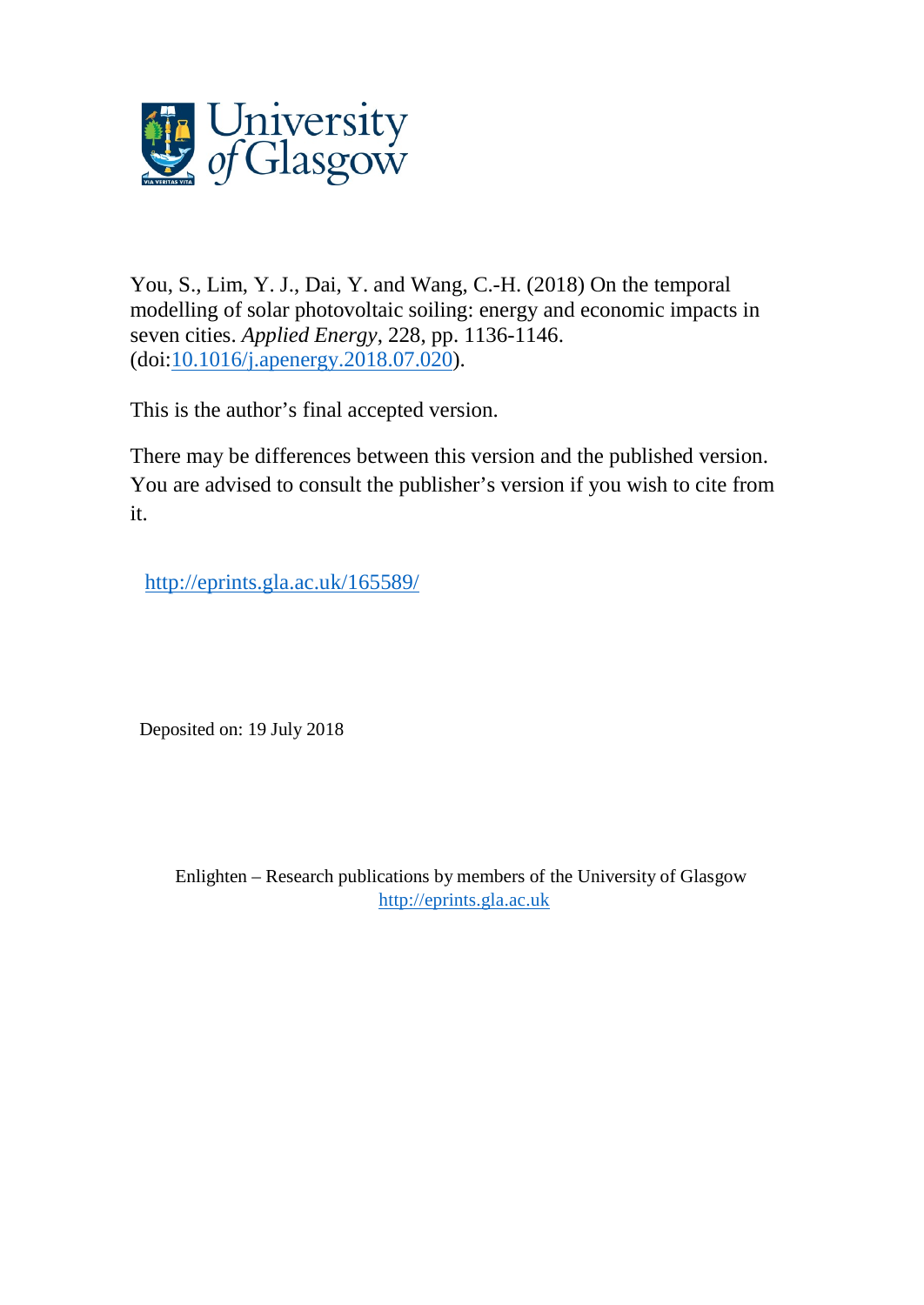# On the temporal modelling of solar photovoltaic soiling: Energy and economic impacts in seven cities

Siming You<sup>1</sup>, Yu Jie Lim<sup>2</sup>, Yanjun Dai<sup>3</sup>, Chi-Hwa Wang<sup>2\*</sup>

<sup>1</sup>Division of Systems, Power & Energy, School of Engineering, University of Glasgow, G12 8QQ, Glasgow, UK

<sup>2</sup>Department of Chemical and Biomolecular Engineering, National University of Singapore, Singapore 117585

<sup>3</sup>School of Mechanical Engineering, Shanghai Jiao Tong University, Shanghai, 200240, China

Submitted to

Applied Energy

\*Corresponding Author. Tel: +65 65165079; Fax: +65 67791936;

Email: [chewch@nus.edu.sg](mailto:chewch@nus.edu.sg) (C. H. Wang)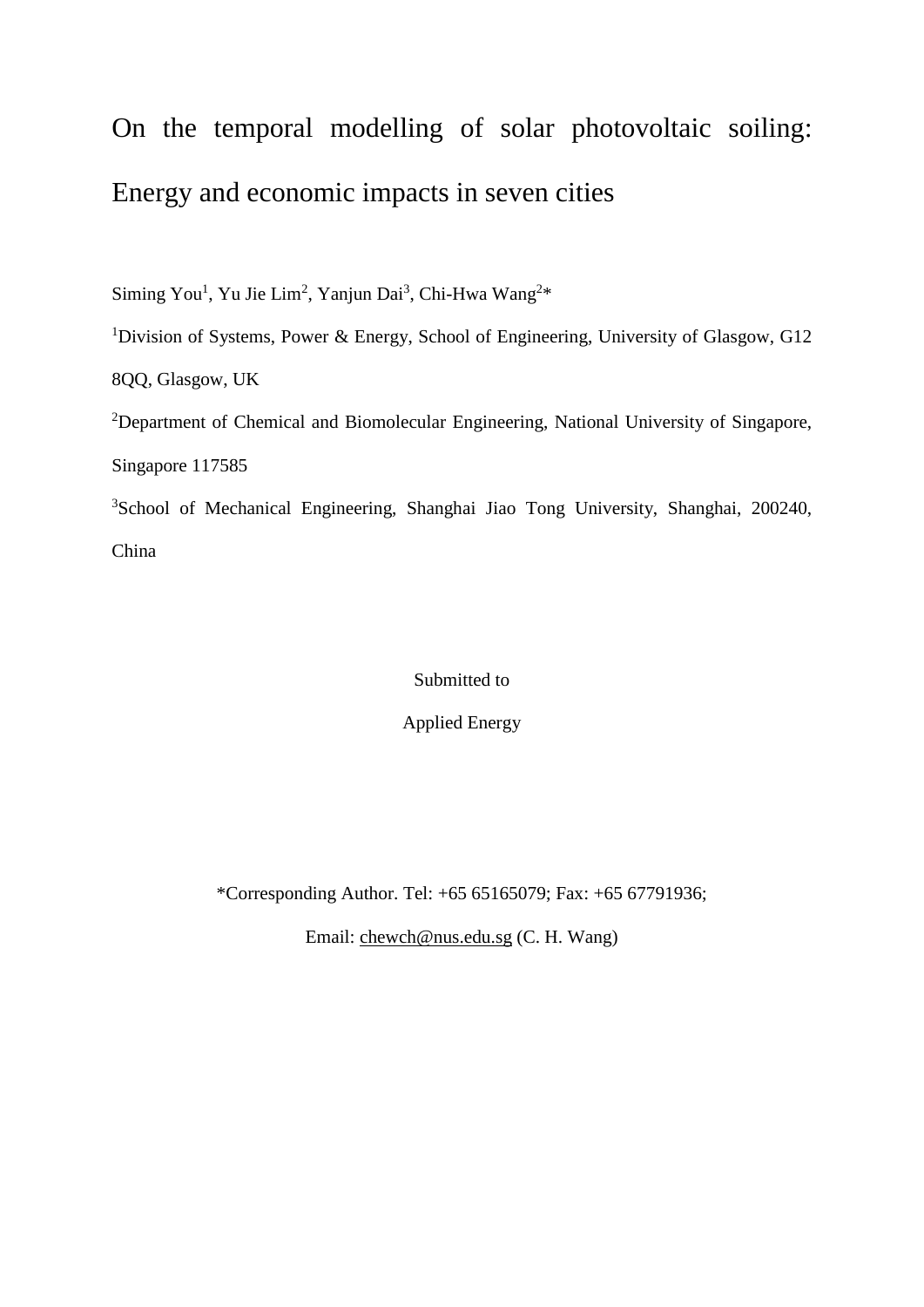#### Abstract

This work developed a framework to predict the energy and economic impacts of solar photovoltaic soiling. This framework includes the effects of relative humidity, precipitation and tilt angle on solar photovoltaic soiling. A concept of relative net-present value change was introduced to determine the optimal cleaning interval. The uncertainties in the economic analysis were accounted for using a Monte Carlo simulation method. The framework was used to study the soiling-induced efficiency and economic losses of solar photovoltaic modules in seven cities (*i.e.* Taichung, Tokyo, Hami, Malibu, Sanlucar la Mayor, Doha, and Walkaway). Overall, the efficiency loss (in ascending order) for Tokyo/Walkaway < Taichung < Sanlucar la Mayor < Malibu/Hami < Doha for a one-year study period. Doha experiences an efficiency loss over 80% for a 140-day exposure, while Tokyo has an efficiency loss less than 4% for a one-year exposure. Malibu has longest optimal cleaning intervals (70 days for manual cleaning and 49 days for machine-assisted cleaning) that leads to the relative net-present value changes of 1.7% and 1.1%. Doha has the shortest optimal cleaning intervals (23 days for manual cleaning and 17 days for machine-assisted cleaning) that leads to the relative net-present value changes of 21% and 19%. The work serves as an effective tool for designing optimal cleaning protocols for solar photovoltaic systems.

Keywords: Solar PV; Soiling; Energy loss; Economics; Cleaning; Renewable energy.

## INTRODUCTION

World energy consumption was projected to increase by 28% between 2015 and 2040 in accordance with the rapid growth in electricity demand and economy [1]. Limited reserves of fossil fuels and widespread concerns over greenhouse gas (GHG) emissions from fossil fuel consumption stimulate extensive research in renewable energy development. As a major form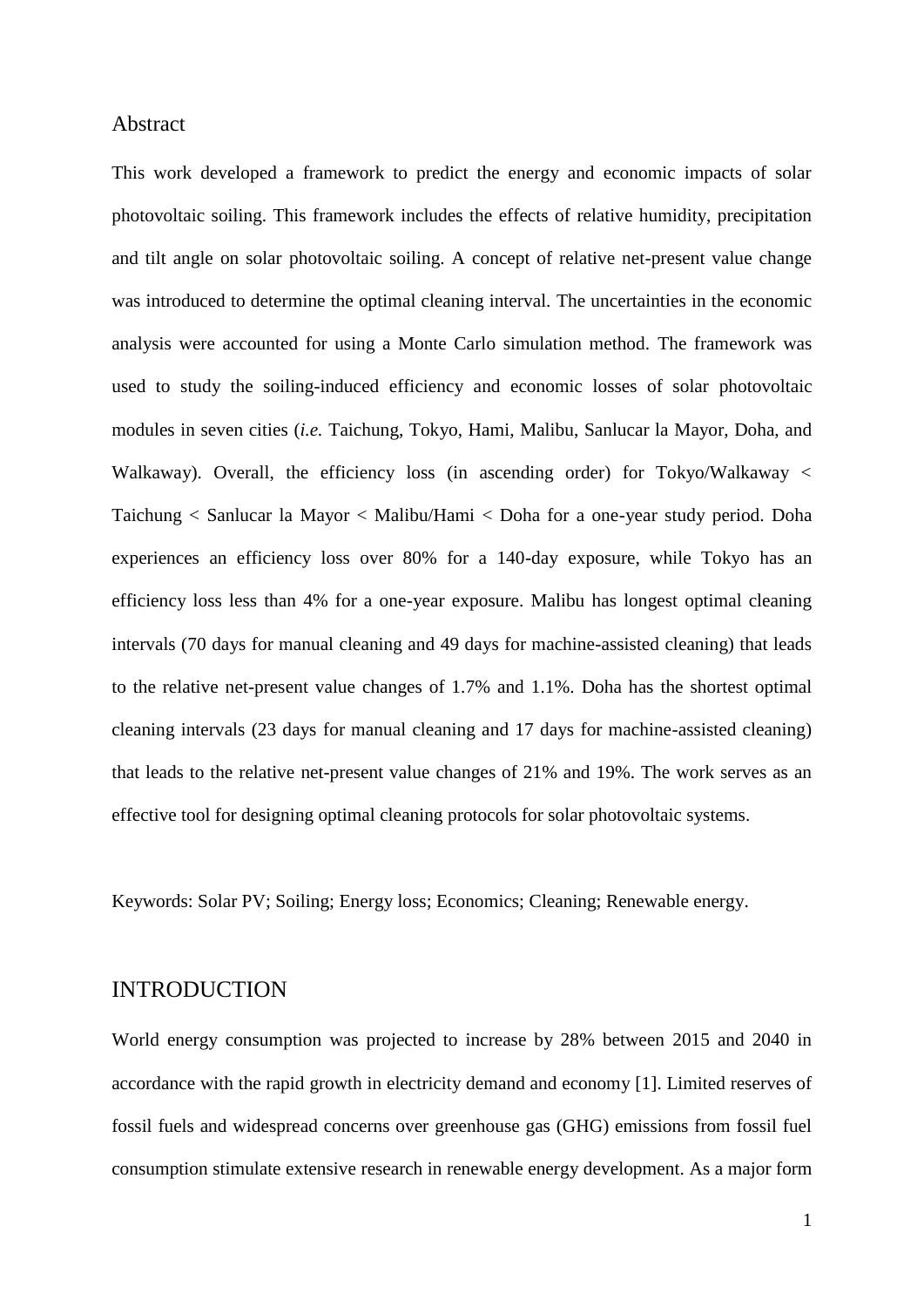of renewable energy, solar photovoltaic (PV) electricity generation has drawn an everincreasing attention due to its abundance, accessibility, and technical maturity [2].

However, solar PV systems are plagued by the issue of natural soiling whereby particulate matters (PM) accumulate on the surface of solar PV panels, resulting in light transmission blockage and irradiance reduction. The solar conversion efficiency of solar PV modules could be lowered by  $4 - 25\%$  due to the soiling [3-5]. Piliougine et al. [6] found that an average daily energy loss of 2.5% was resulted by soiling. Solar PV soiling is especially a concern for the regions where there are frequent sandstorms or haze episodes [7]. This issue could also be exacerbated during dry seasons when there is insufficient rainfall to clean PV surfaces [8]. The soiling-induced efficiency reduction not only adversely affects the stability and overall energy performance of solar PV systems but also incurs additional economic and logistics requirements upon solar PV cleaning [9]. Moreover, solar PV soiling has also becomes an important factor that needs to be considered during PV grid integration [10] and the evaluation of solar irradiation potential [11].

Particle deposition and accumulation on solar PV panels are affected by a variety of factors including relative humidity, wind speed, panel tilt angle, and rainfall. Under high relative humidity conditions, hygroscopic particles could be enlarged due to the absorption of environmental moisture [12]. The change in particle size could significantly affect the velocity of particle deposition [13]. Particle deposition also increases with the increase of wind speeds due to an enhanced effect of turbulent deposition [14]. The tilt of PV panels reduces particle deposition and thus the efficiency loss by soiling [15]. Elminir et al. found that the particle deposition density was 15.84  $g/m^2$  for a tilt angle of 0° and decreased to 4.48  $g/m<sup>2</sup>$  for a tilt angle of 90<sup>°</sup> based on a seven-month experiment in Egypt [16]. Mejia and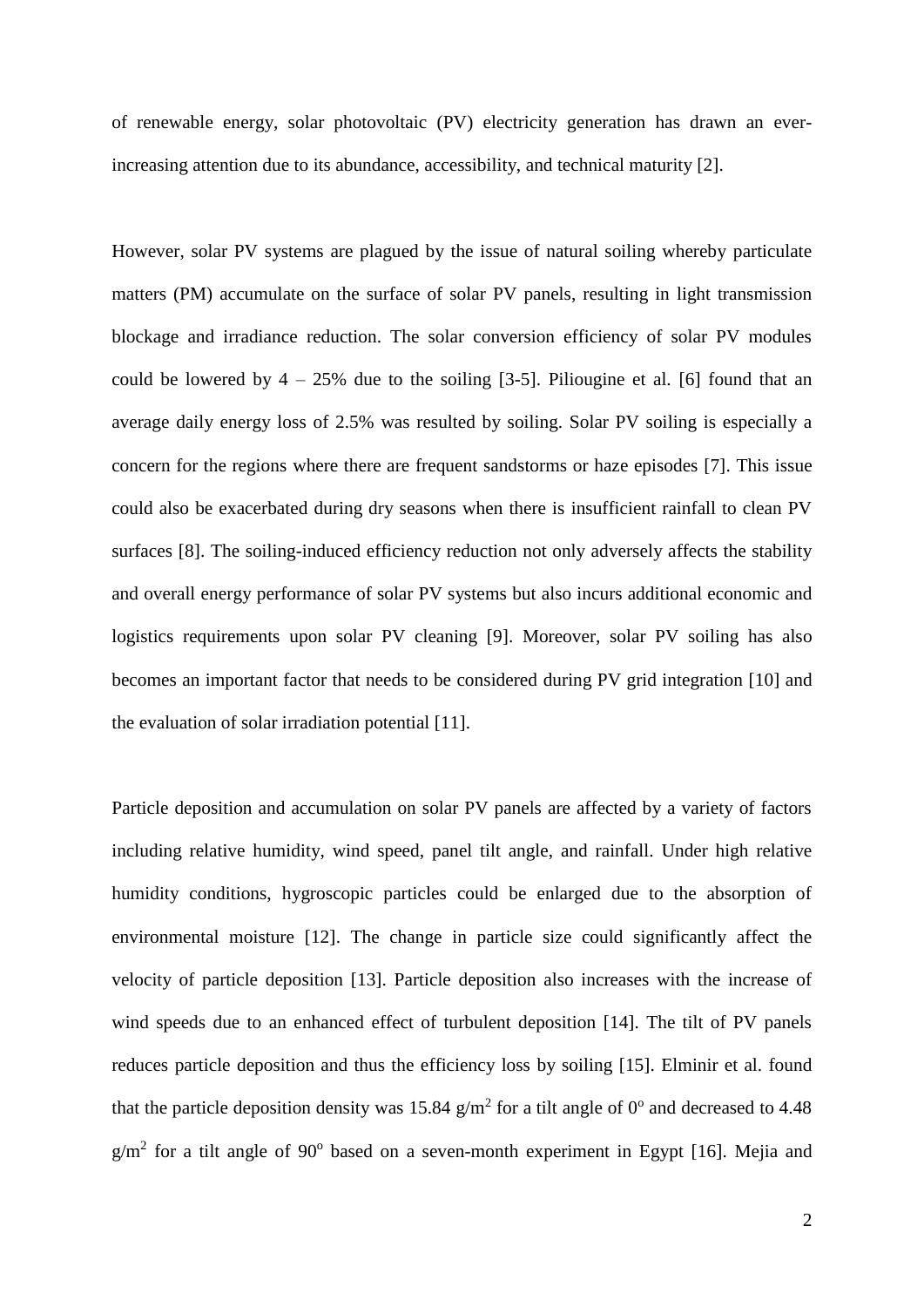Kleissl found that the average soiling losses for a tilt angle smaller than  $5^\circ$  are five times of that for a tilt angle larger than  $5^{\circ}$  in California [17]. Lu and Zhao [18] found that the tilted angles of 25°, 40°, 140° and 155° corresponded to the maximum deposition rates of 14.28%, 13.53%, 6.79% and 9.78%, respectively.

To design effective protocols for solar PV cleaning, it is critical to understand the temporal impacts of solar PV soiling on the efficiency degradation of PV modules. Empirical models (*e.g.*, [19, 20]) have been developed based on the regression analysis or artificial Neural Network modelling of experimental data of a specific region. These models have the advantages of being simple, straightforward, and easy to use. However, they are highly contingent upon existing experimental data and are hard to be applied to other regions with different environmental and meteorological conditions from the region where the model was based on. CFD simulation (*e.g.,* [21]) has also been used to study the process of solar PV soiling, which, however, has a high requirement on computational resources. As a promising alternative, mechanistic models could be developed by combining the prediction of particle deposition with the relationship between particle deposition density and solar PV efficiency loss. These models have the advantage of being applicable to a wide range of regions. One such model was proposed by [22] to estimate the cleaning frequency for dirty solar modules. However, this model was based on an empirical model for 'indoor' particle deposition [23] which are generally subject to different environmental conditions from outdoor particle deposition.

There is still lack of mechanistic models that are specifically designed to predict the temporal solar PV soiling under outdoor environmental conditions. Especially, such models need to be able to consider the effect of relative humidity on particle deposition. On the other hand, to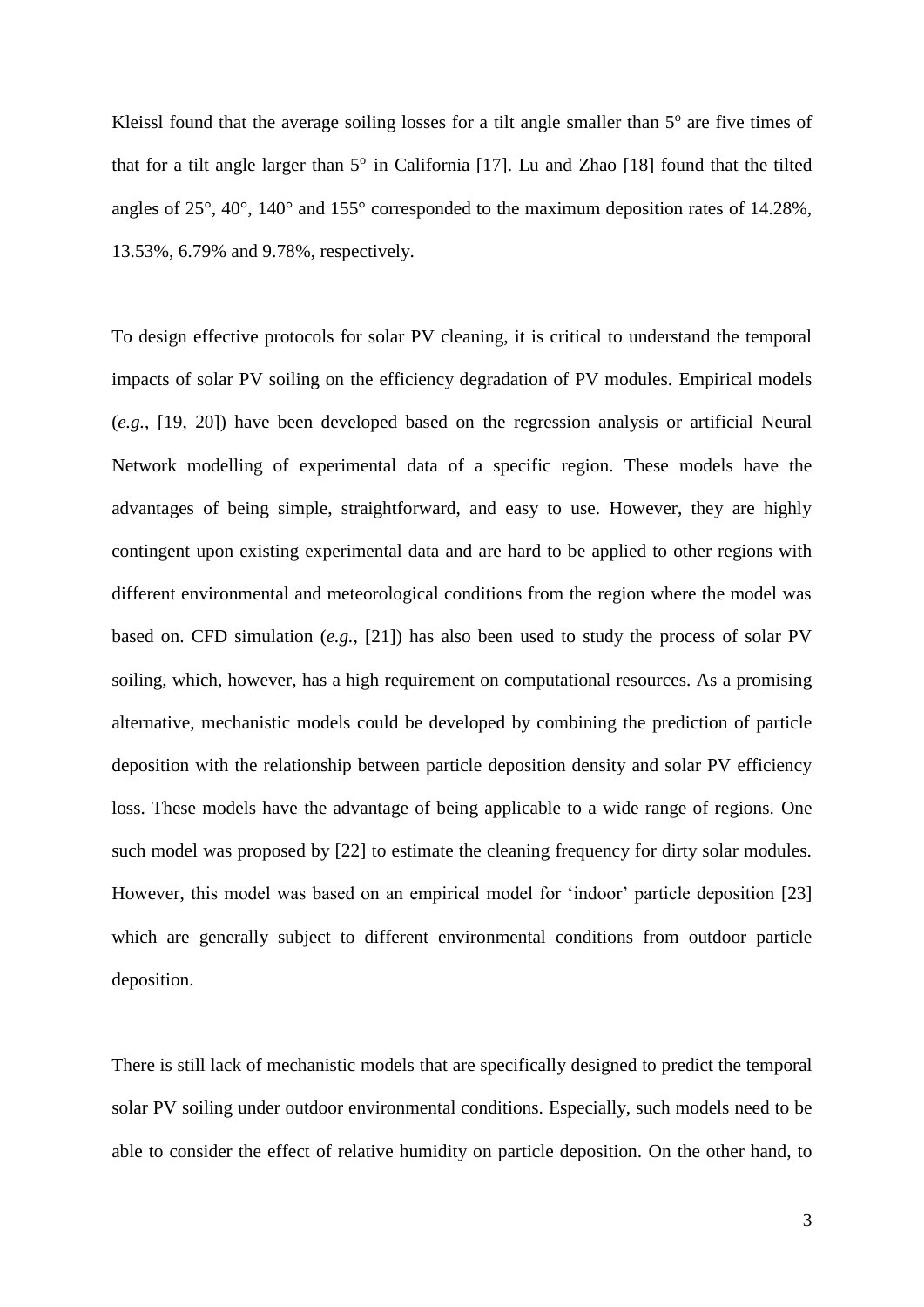develop an economically sustainable solar PV cleaning protocol, it is critical to predict the optimum cleaning interval or frequency from a system perspective. Existing studies estimated the optimum cleaning interval by matching the cleaning-related cost with the energy output loss by soiling [24]. This method, however, did not consider system-level economics and the time value of money. Hence, a system-level economic analysis is needed to evaluate the economics of cleaning plans, which has rarely been done but will allow investors to make informed decisions about when to conduct the cleaning to optimize the profitability of solar PV systems.

In this work, we propose a solar PV soiling prediction model based on the theoretical modelling of particle deposition. The effects of meteorological factors (*e.g.*, relative humidity and precipitation) on solar PV soiling are considered. The economic impacts of solar PV soiling and cleaning are evaluated based on a system-level economic analysis. The optimal cleaning interval is determined by minimizing the relative net-present value (NPV) change. The model is then used to predict and compare the soiling-induced efficiency and economic losses of solar PV modules in seven cities (*i.e.*, Taichung, Tokyo, Hami, Malibu, Sanlucar la Mayor, Doha, and Walkaway) where solar PV has been extensively deployed.

#### METHODOLOGY

#### 2.1 Particle Deposition Model

Outdoor particle deposition could be considered to be driven by two mechanisms, *i.e.* gravitational settling as well as wind turbulence and boundary layer effects [25]. Correspondingly, the atmosphere beneath a convenient reference height (*e.g.*, 20 m) was segregated into two layers [26]: (a) an upper layer where particle transport was governed by an atmospheric turbulence resistance term and (b) an underlying quasi-laminar layer where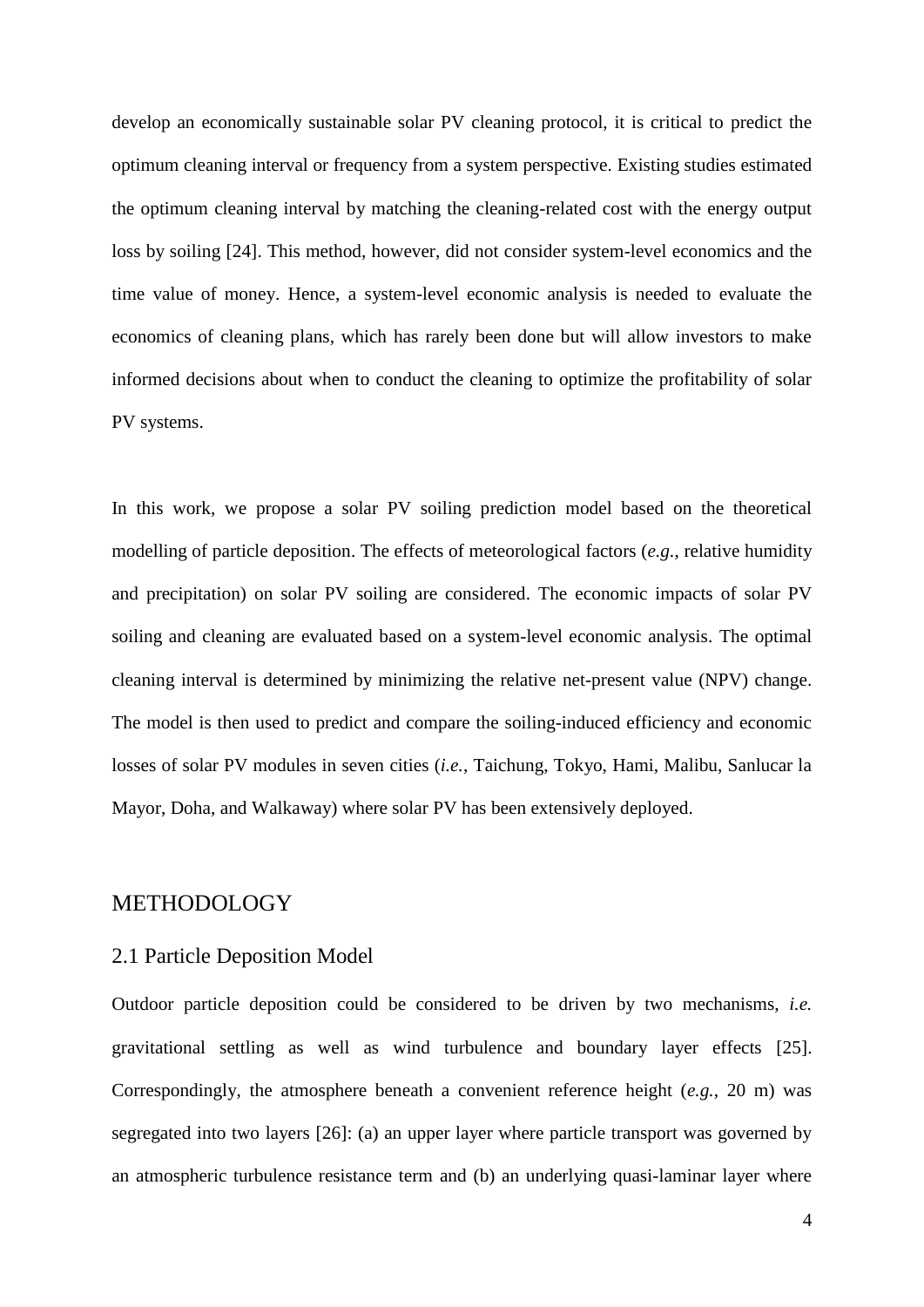particle transport was governed by Brownian diffusion and inertial impaction that could be grouped into a quasi-laminar resistance term. In this case, particle deposition could be modelled by a resistance in parallel model including two pathways, *i.e.* atmospheric turbulence and quasi-laminar layer mass transfer, and sedimentation (Fig. 1) [25].

The total deposition velocity  $V_d$  could be expressed as

$$
V_{\rm d} = \frac{1}{R_{\rm at} + R_{\rm b}} + V_{\rm s} \cos \theta \tag{1}
$$

where  $R_{at} = \frac{1}{C_{eq}}$  $\frac{1}{\epsilon_{DS} v}$  accounts for the atmospheric turbulence resistance term in the upper layer with  $C_{DS}$  being the surface drag coefficient and  $U$  (ms<sup>-1</sup>) being the mean wind velocity.  $C_{DS}$ accounts for the intense turbulence when the wind blows over rough surfaces such as land and is related to atmospheric stability and surface roughness [27, 28].  $C_{DS}$  has a global yearly average value of  $1.2 \times 10^{-2}$  over land and  $1.2 \times 10^{-3}$  over oceans [29]. The former will be used in this work. Wind speed is usually measured with an anemometer at a height of 10 m at weather stations according to the World Meteorological Organization [30]. Hence, a reference height of 10 m is considered for all wind speed reported unless otherwise stated.  $C_{DS}U$  (ms<sup>-1</sup>) represents the capability of wind to transfer kinetic energy to particles in the air.  $R_{\rm b} = \frac{1}{\sqrt{1 - 95}}$  $u_* \left[sc^{-0.5} + \frac{St^2}{1+St} \right]$  $\frac{3t}{1+St^2}$ accounts for the quasi-laminar layer resistance which factors in

processes like Brownian diffusion and inertial impaction.  $\cos\theta$  is used to account for the effect of solar PV panel tilt as explained later.

 $u$ <sub>\*</sub> (ms<sup>-1</sup>) is the friction velocity and is an indicator of atmospheric turbulence [31]. At neutral atmospheric conditions,  $u_*$  is calculated as [32]

$$
u_* = \frac{\kappa U}{\ln\left(\frac{h}{z_0}\right)}\tag{2}
$$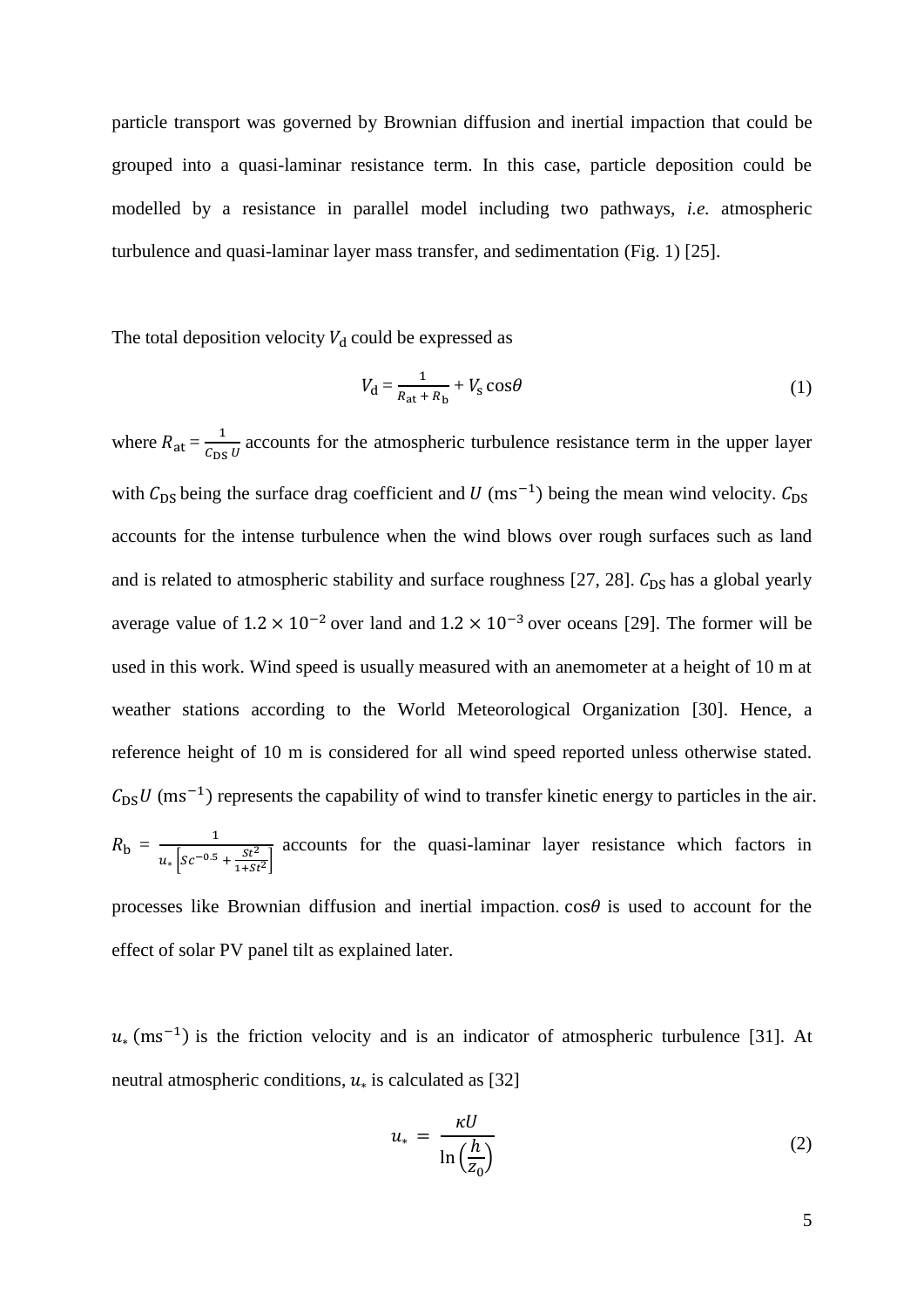where  $\kappa = 0.41$  is the von Karman constant.  $h = 10$  m is the reference height.  $z_0 = 1$  m is the roughness length for the case of urban land [33].  $Sc$  is the Schmidt number defined as the [ratio](https://en.wikipedia.org/wiki/Ratio) of [momentum diffusivity](https://en.wikipedia.org/wiki/Momentum_diffusion) and [mass diffusivity,](https://en.wikipedia.org/wiki/Mass_diffusivity) and is given as [34]

$$
Sc = \frac{v}{D} \tag{3}
$$

where v is the kinematic viscosity of air  $(1.48 \times 10^{-5} \text{m}^2 \text{s}^{-1})$ .  $D \text{ (m}^2 \text{s}^{-1})$  is the Brownian diffusion coefficient and calculated as

$$
D = \frac{kT C_c}{3\pi \mu d_p} \tag{4}
$$

where *k* is the Boltzmann constant  $(1.38 \times 10^{-23})$ K<sup>-1</sup>). *T* is the air temperature.  $C_c$  is the Cunningham correction factor. *St* is the Stokes number defined as the ratio of the characteristic time of particle to a characteristic time of the flow. It is calculated as [34]

$$
St = \frac{(u_*)^2 V_s}{gv} \tag{5}
$$

Gravitational settling is represented by the sedimentation velocity term  $(V_s)$ . The suspension of aerosol particles in the air is dilute thus the particles are assumed to fall at their single particle terminal velocity [35].  $V_s$  (ms<sup>-1</sup>) is calculated by

$$
V_{\rm s} = \frac{\rho_{\rm p} g d_{\rm p}^2}{18\mu} \text{ for } Re_{\rm p} \le 1.0
$$
  

$$
V_{\rm s} = \left(\frac{4\rho_{\rm p} d_{\rm p} g}{3C_{\rm p}\rho_{\rm f}}\right)^{0.5} \text{ for } Re_{\rm p} > 1.0
$$
 (6)

where  $Re_p = \frac{\rho_f V_s d_p}{H}$  $\frac{\mu_{\rm s} a_{\rm p}}{\mu}$  is the particle Reynolds number.  $\rho_{\rm f}$  is the density of air (1.2 kgm<sup>-3</sup>).  $\rho_p$  is the density of aerosol particle and is assumed to be 1000 kgm<sup>-3</sup> [29, 36]. *g* is the gravitational acceleration (9.81 ms<sup>-2</sup>).  $d_p(m)$  is the diameter of particle.  $\mu$  is the viscosity of air  $(1.81 \times 10^{-5} \text{ kgm}^{-1} \text{s}^{-1})$ .  $C_D$  is the drag coefficient. For  $Re_p > 1.0$ , we have  $C_D (Re_p)^2 = \frac{4\rho_p \rho_f g d_p^3}{3n^2}$  $\frac{3p+19}{(3p)^2}$  and it is used to determine the sedimentation velocity graphically [35].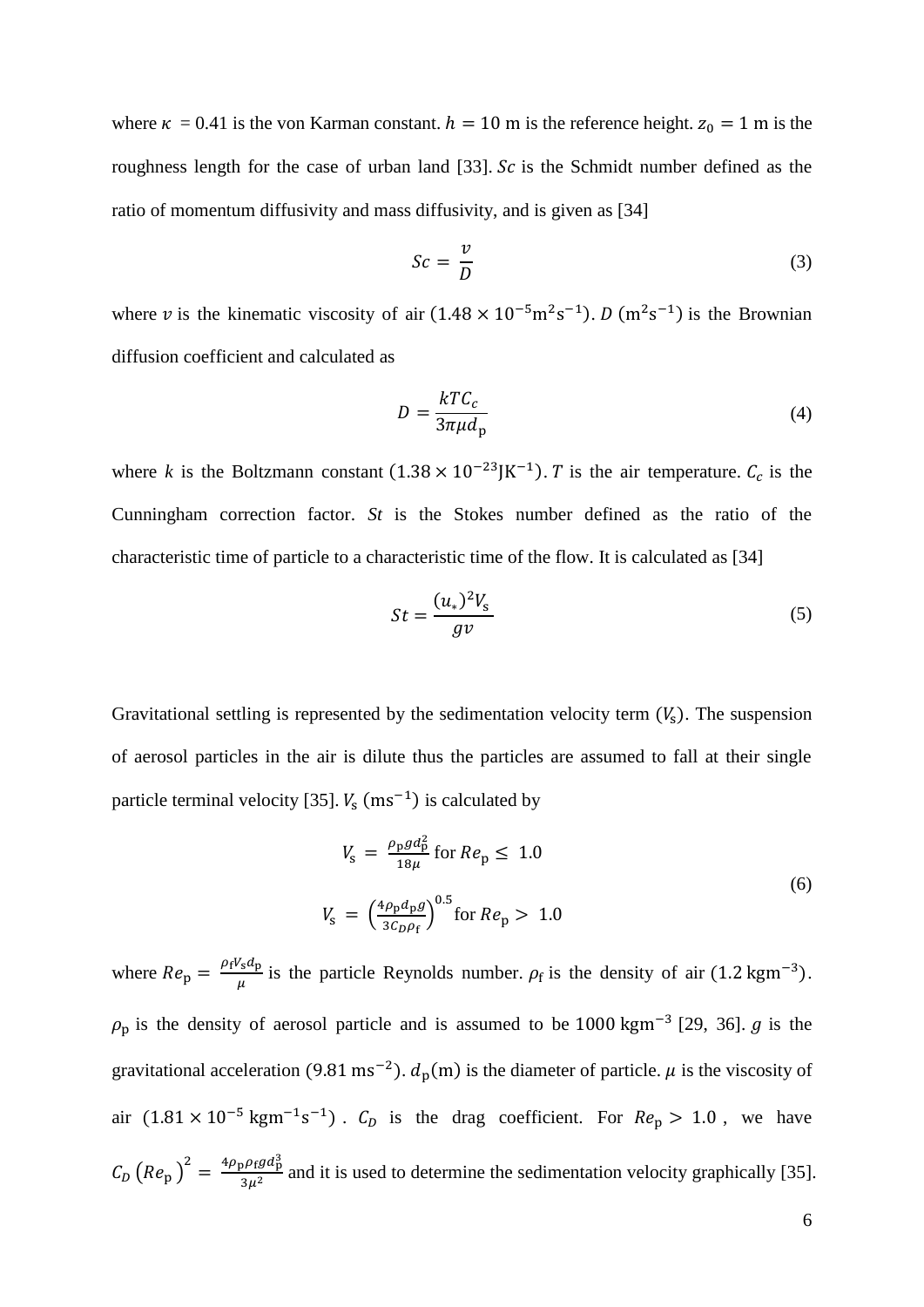The dry particle size is used in the equations above. It is important to consider the influence of relative humidity on particle deposition because fine hygroscopic dust particles may grow and enlarge by absorbing ambient moisture [37]. In this case, the dry particle size may not be accurate and should be replaced by a wet particle size [38]

$$
r_{\rm w} = \left(\frac{c_1 r_{\rm d}^{c_2}}{c_3 r_{\rm d}^{c_4} - \log_{10}[\text{Relative humidity}]} + r_{\rm d}^3\right)^{1/3} \tag{7}
$$

where  $r_w$  is the wet particle radius, and  $r_d = \frac{d_p}{2}$  $\frac{2}{2}$  is the dry particle radius. For urban aerosol particles,  $C_1 = 0.3926$ ,  $C_2 = 3.101$ ,  $C_3 = 4.19 \times 10^{-11}$ , and  $C_4 = -1.404$ . An increase in the diameter of microparticles due to the humidity effect will affect Solar PV soiling by mitigating Brownian diffusion-induced deposition while enhancing inertial impaction and sedimentation-induced deposition as denoted by  $R<sub>b</sub>$  and  $V<sub>s</sub>$ . Calculations based on Eq. (7) show that at a relative humidity of 70%, the differences between the dry and wet diameters for 1 and 10 *μ*m particles are 14% and 20% respectively. These changes in the diameter will further lead to 19.8% and 6.7% increases in the deposition velocities of 1 and 10 *μ*m particles, respectively. The effect of relative humidity on solar PV soiling has been rarely included in existing models.

The modelled deposition velocity is with respect to particle deposition onto horizontal surfaces. To account for the impact of the tilt of solar PV panels on particle deposition, the sedimentation velocity (Eq. (1)) is multiplied by the cosine of the tile angle, cos*θ*, under the assumption that the sedimentation velocity is the major component affected by the tilt [22]. Solar PV modules generally adopt an optimal tilt angle to maximize the overall energy gain. A simple rule of thumb is to consider the optimal tilt angle as the latitude of a place [39].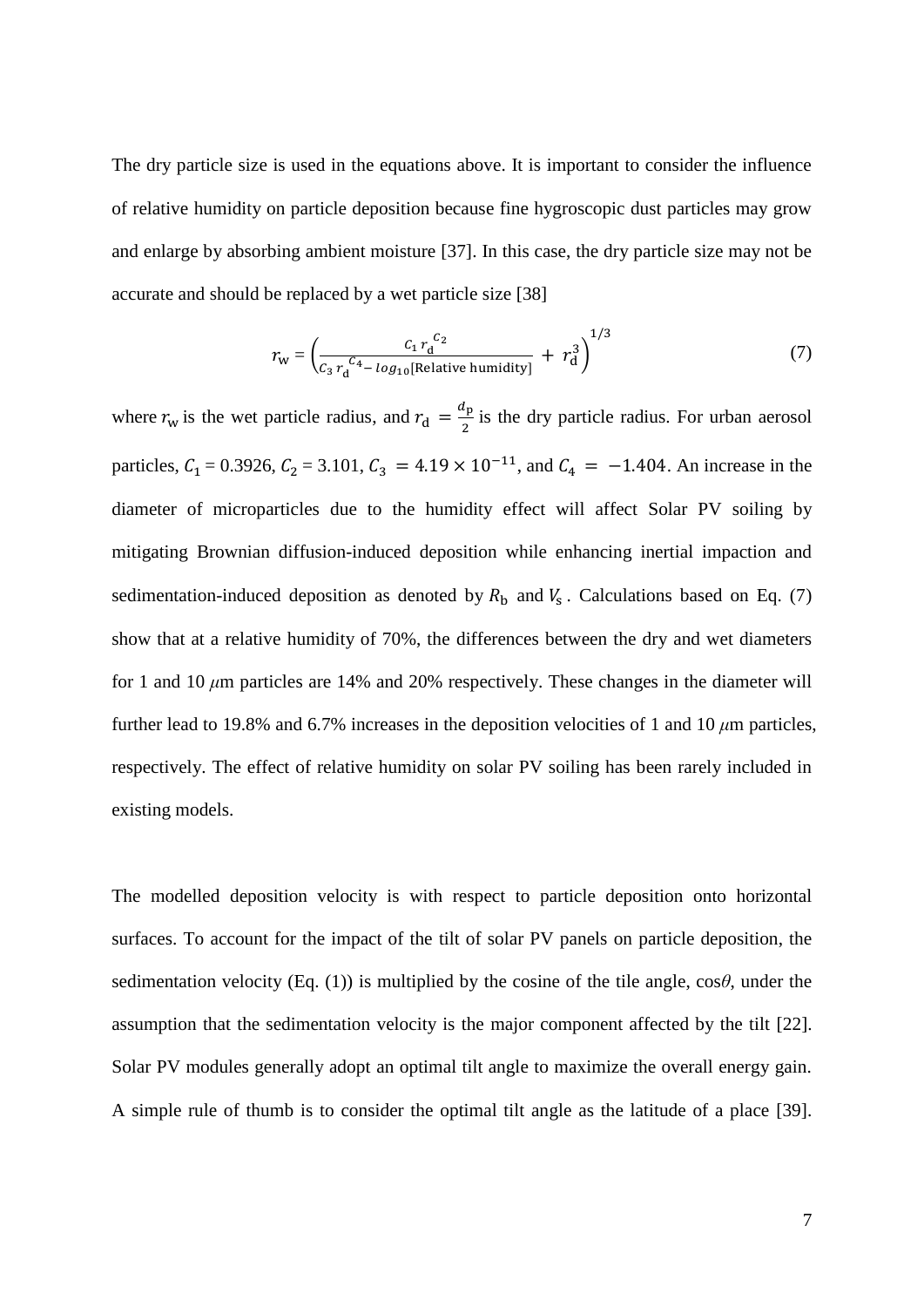Based on this rule, a list of optimum tilt angles for different cities (as considered in the case studies) is given in Table 1.

#### 2.2 Efficiency Loss

The efficiency loss  $(\eta_{loss})$  is defined as the difference between the output efficiencies of solar PV module before (clean status) and after (soiling status) dust accumulation divided by the efficiency before dust accumulation. Linear relationships between the dust deposition density  $\rho_{\rm D}$  ( $\frac{\rm g}{\rm m}$ )  $\frac{8}{m^2}$ ) and efficiency loss  $\eta_{\text{loss}}$  have been reported [40-42]. According to the study by [42], we have

$$
\eta_{\text{loss}} = 0.0139 \times \rho_{\text{D}} \tag{8}
$$

This means that for every  $1 \frac{g}{m}$  $\frac{g}{m^2}$  of dust deposition, the efficiency of the module degrades by 0.0139%. The dust deposition density  $\rho_D$  is estimated based on the deposition velocity  $V_d$  by

$$
\rho_{\rm D} = V_d \times C \times 10^{-6} \times \text{Duration (days)} \tag{9}
$$

 $V_d \times C$  is the particle deposition flux. Aerosols are usually polydisperse and have particle sizes that range over two or more orders of magnitudes. If the distribution of particle size is known, it is possible to estimate the particle deposition flux by dividing the distribution into discrete size bins and summing the deposition flux of each size bin. However, the particle size distribution has been rarely reported in the existing literature about solar PV soiling. Alternatively, PV soiling and efficiency loss studies generally used a single concentration metric (*e.g.*,  $PM_{2.5}$  and  $PM_{10}$ ) for the analysis [43]. Hence, for the model analysis in this work, intermediate particle sizes within the range of particle size distribution are used to test the accuracy during model validation.

Rainfall serves as a natural cleaning mechanism for PV panels, but the effectiveness of cleaning was highly contingent upon the quantity of rain. Hammonds et al. [44] suggested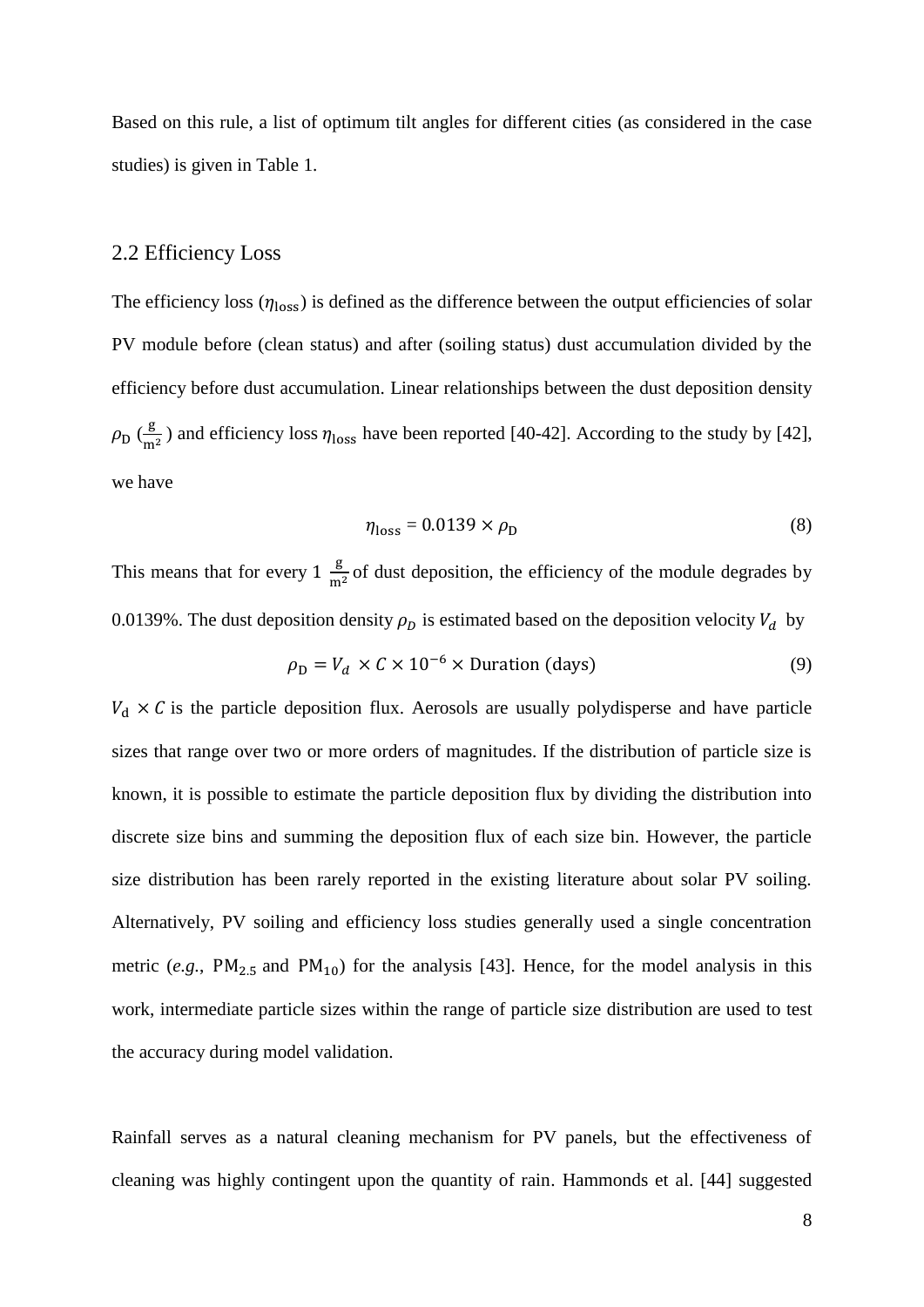that five millimeters of rainfall were sufficient to clean PV panel. But Kimber et al. [45] found that light to moderate rainfall events (<10 mm) were not sufficient to clean PV panels and a heavy rainfall event of 20 mm could restore an efficiency loss of 40%. In this work, we consider that 80% of particles on solar panels are washed off by large rainfall events  $(>10$ mm) and 30% of particles are washed off by slight rainfall (<5 mm).

#### 2.3 Economic Analysis

#### 2.3.1 Economics of solar PV soiling and cleaning

One of the major concerns over solar PV soiling is its impact on the economics of solar PV systems. To evaluate the economic impact of solar PV soiling, a relative NPV change ∆NPV% is introduced

$$
\Delta NPV\% = \frac{|NPV_0 - NPV_1|}{|NPV_0|} \tag{10}
$$

where  $NPV_0$  and  $NPV_1$  denote the NPV of the ideal case without soiling and the actual case with soiling (with or without cleaning). NPV is a way of thinking about converting future income into today's terms and a larger NPV indicates a higher profitability. NPV is calculated as

$$
NPV = \sum_{t}^{LT} \frac{C_{it}}{(1+r)^t} - C_0
$$
\n(11)

where  $C_{it}$  is the net cash inflow in a year *t*;  $C_0$  is the total initial investment; *LT* denotes the lifetime of facilities and is 20 years in this work;  $r = 10\%$  is the discount rate accounting for the time value of money for future investment (Ertürk, 2012; Manioğlu & Yılmaz, 2006).

The parameters involved in the economic analysis could potentially have great uncertainties. To account for the uncertainties, a Monte Carlo simulation-based method is adopted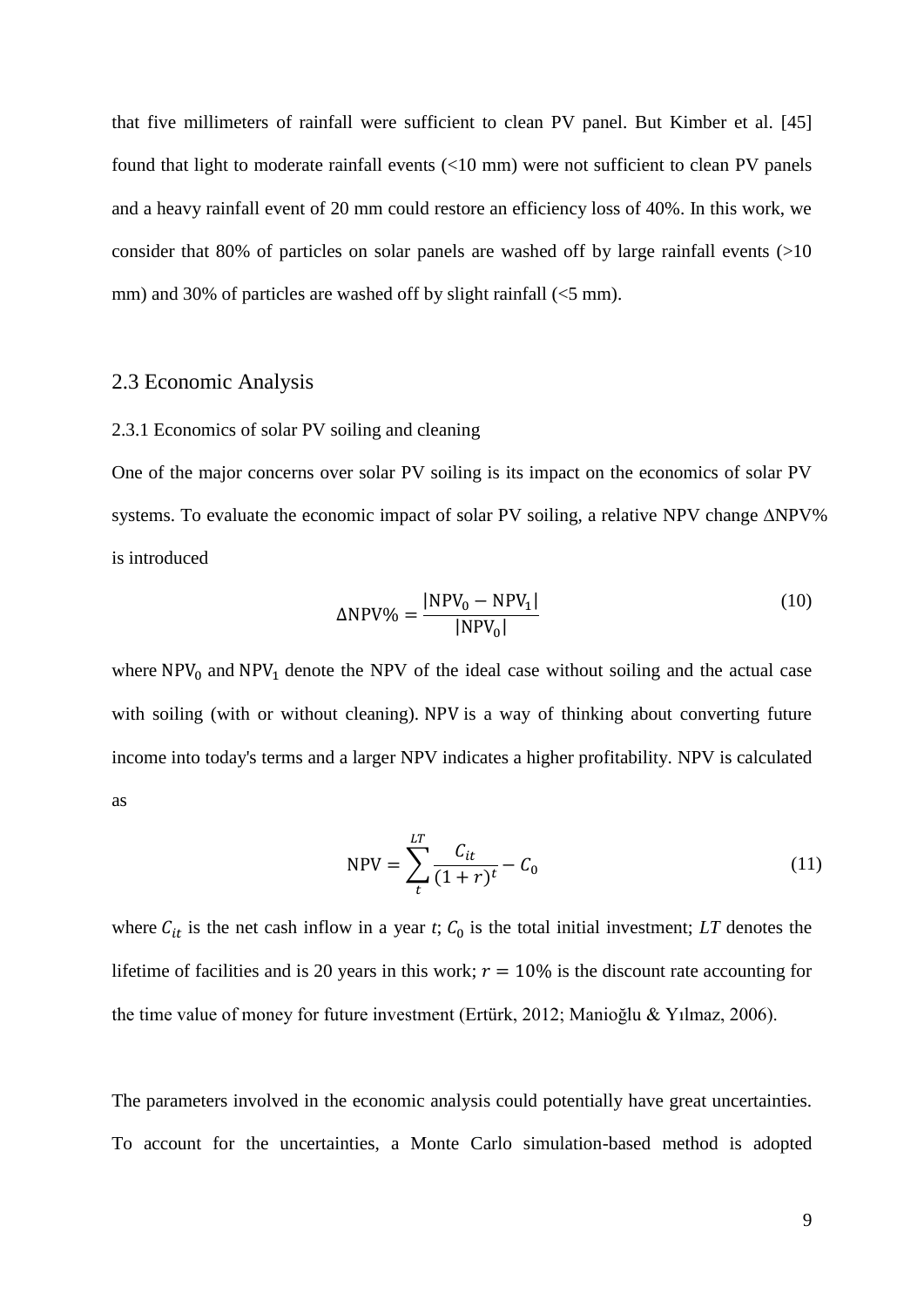following the study by [46]. In this method, uncertain parameters follow triangular distributions with the modes being the nominal value obtained from existing literature. The lower and upper bounds are set as 80% and 120% of the modes. During each run of simulation, a random value of each parameter is sampled from its distribution and plugged into Eq. (10) and Eq. (11) to calculated ∆NPV%. This process was repeated for ten thousand runs, giving rise to a distribution of ∆NPV%.

The cost components consist of a capital cost (*e.g.*, the costs of construction, equipment, tracking system, inverters, and electrical components), operations & maintenance (O&M) cost (*e.g.*, salary and training), and cleaning cost [47]. The benefit components mainly include electricity income. The specific values of the nominal parameters for each city are listed in Table 2.

Manual and machine-assisted methods are available for solar PV cleaning. The machineassisted method had a cost per cleaning event 80% lower than the manual method [24]. For simplicity, the cleaning cost is considered based on an aggregated value in terms of unit electricity generation. Due to the lack of relevant data for cleaning costs for the considered cities, we apply the ones reported by [24] in the case studies: 0.19 USD/kW for manual cleaning and 0.032 USD/kW for machine-assisted cleaning (Exchange rate: 1 SAR=0.27 USD). To account for the variation of the efficiency loss with respect to time, a Monte Carlo simulation analysis is used to decide the starting time of cleaning based on which the average efficiency loss is calculated.

A flow diagram of the economic analysis is given in Fig. 2. The overall procedure is: (a) particle deposition velocities were estimated from deposition modelling (Eq. (1)) and were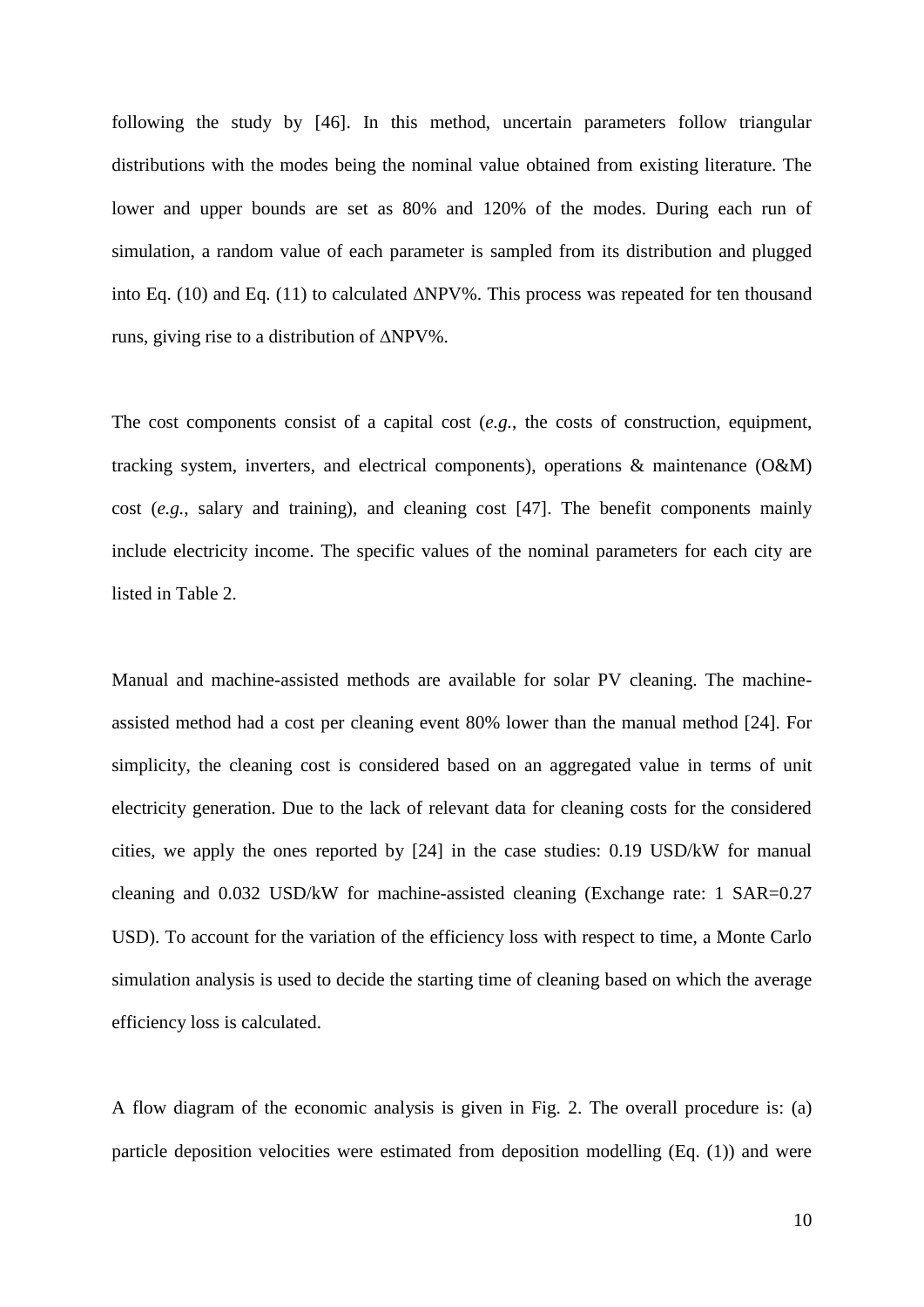then used to predict the deposition densities (Eq. (9)) and corresponding efficiency losses (Eq. (8)); (b) a uniform distribution was used to randomly determine the starting point in the temporal efficiency loss profile and an average efficiency loss was calculated for a specific cleaning interval; (c) NPV was estimated based on the triangular distributions of parameters (Eq. (11)); (d) the overall calculation was completed if the maximum number of iterations was reached, otherwise, (b)-(d) would be repeated.

#### 2.3.2 Optimum cleaning interval

Based on the theoretical deposition model-based soiling prediction and system-level economic analysis, the optimum cleaning interval could be determined by minimizing the ∆NPV% mean, *i.e.*

$$
\min(\Delta NPV\%_{\text{mean}}) \to \text{CI}_{\text{op}} \tag{12}
$$

#### 2.4 Case Studies

The temporal variations of solar PV efficiency loss by soiling are modelled for seven cities (*i.e.* Taichung, Tokyo, Hami, Malibu, Sanlucar la Mayor, Doha, and Walkaway as shown in Fig. 3) which are world's leading solar PV implementer. They are widely distributed with distinctive climate conditions (*e.g*., dry California climate in Malibu vs. tropical wet climate in Walkaway), which allows the comparison of the impacts of solar PV soiling across different climate and aerosol conditions. Local meteorological parameters such as monthly relative humidity, rainfall and wind speed are obtained from the World Weather Online website (https://www.worldweatheronline.com/) unless otherwise stated. Aerosol concentration data are from http://aqicn.org/. The weather and aerosol concentration conditions for different cities are listed in Table 3. The temporal variation of efficiency loss is modelled for one year for all the cities except for Doha where 140 days are modelled because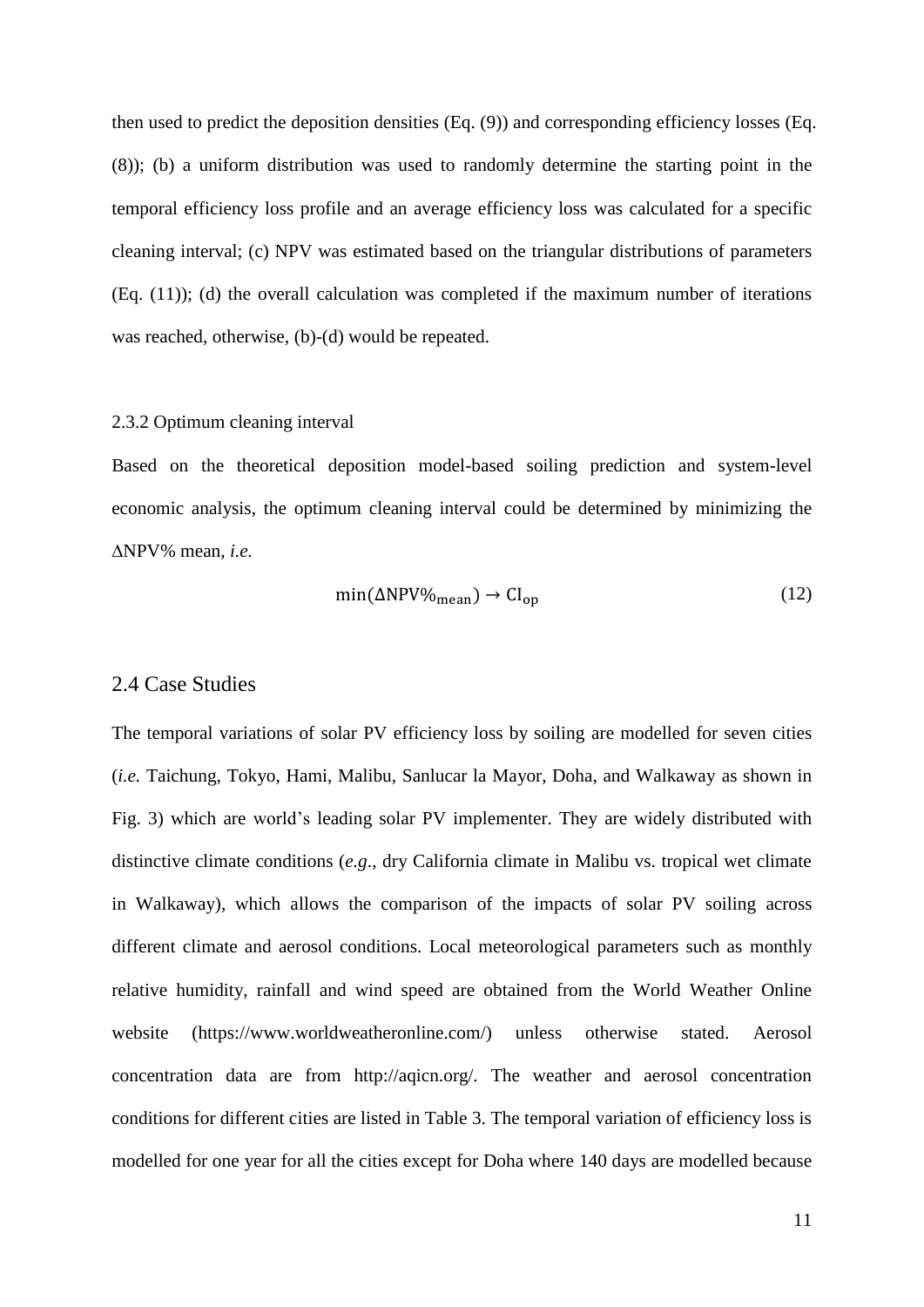over 100% efficiency loss will be resultant for a one-year period. For each city, three tilt angle scenarios are models, *i.e.* optimal tilt angle, optimal tilt angle - 10°, and optimal tilt angle  $+10$ <sup>o</sup>. We consider a solar PV power plant with a capacity of 1 MW (installation size) with an hour-of-daylight of 10 hours for each city. The temporal variation of efficiency loss in a year (140 days for Doha) is used as a reference for the economic analysis over the life course of the solar PV power plant. The cleaning interval is varied with a minimal resolution of 1 day for Doha and 7 days for the other cities.

There are various assumptions underlying the calculations: (1) only rainfall washing events are considered and no snow accumulation and wind-induced particle resuspension are considered; (2) rainfall are averaged by dividing the precipitation by the number of rainy days in a month and the frequency is calculated by diving the number of days in a month by the number of rainy days in a month; (3) the particle deposition density is updated on a daily basis; (4) the average diameter of 20 *μ*m by volume for outdoor aerosol from [42] is used to represent the size of particles that are most relevant to solar PV soiling [43].

# RESULTS AND DISCUSSION

#### 3.1 Model Validation

Model validation is conducted by comparing the model predictions with the reported experimental deposition velocities (*i.e.* [64-70]). The study by [64] includes a relevantly complete list of parameters such as relative humidity, mean wind speed, and aerosol concentration. For the other studies, the missing meteorological data were obtained from World Weather Online website (https://www.worldweatheronline.com/) while the aerosol concentration data  $PM_{2.5}$  and  $PM_{10}$  were adapted from the World Air Quality website (http://aqicn.org/city/taichung). Other parameters followed [64]. The input parameters for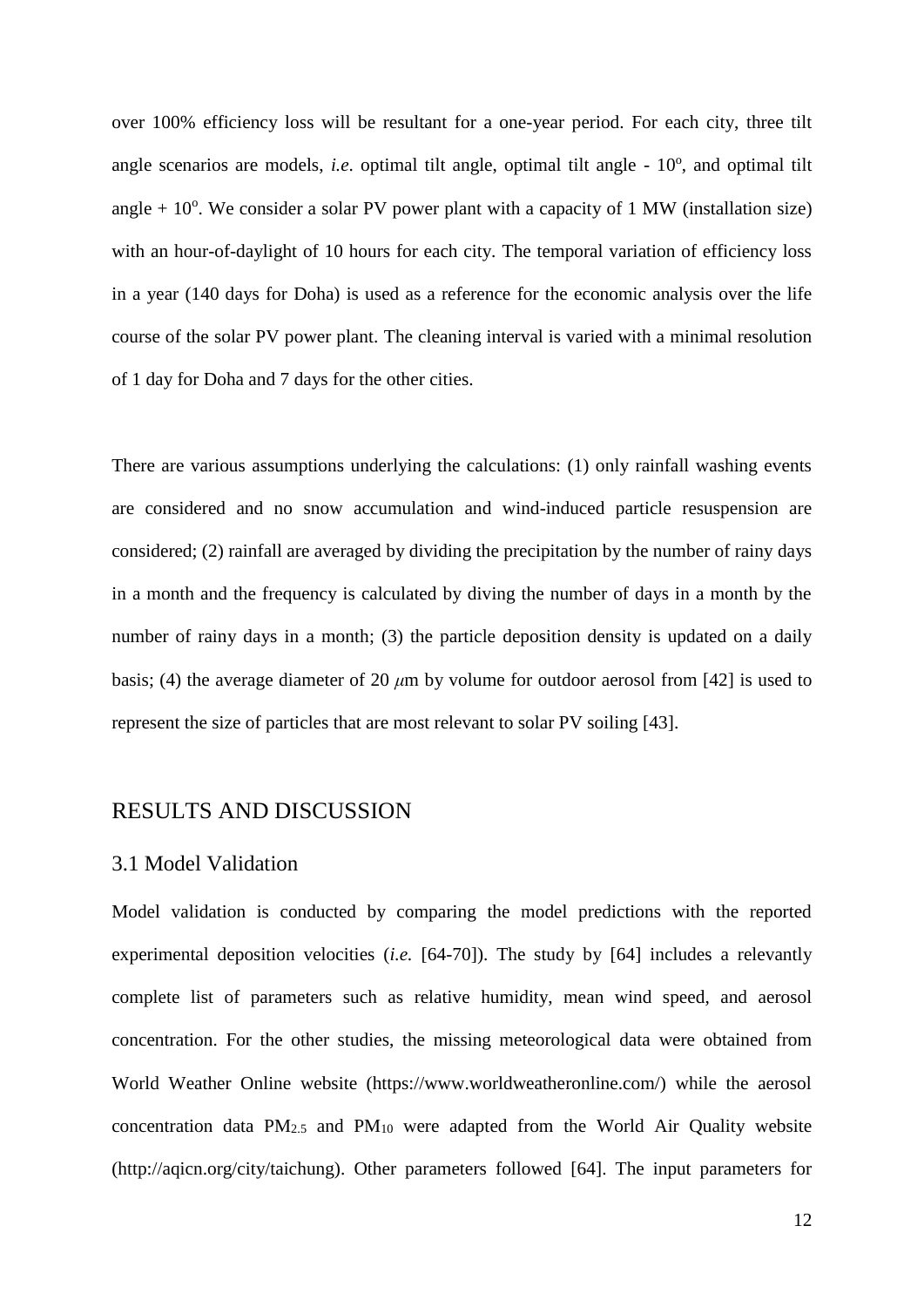model predictions are listed in Table 4. For TSP (total suspended particulates: 20 - 50 *μ*m), the particle sizes of 20 and 50 *μ*m were used to model a range of deposition velocity. For PM10 (particulate matters smaller than 10 *μ*m), the particle sizes of 5 and 10 *μ*m were used to model a range of deposition velocity. For  $PM_{2.5}$ , (particulate matter smaller than 2.5  $\mu$ m) the particle sizes of 1 and 2.5 *μ*m were used to model a range of deposition velocity.

Fig. 4 shows that model predictions are generally within a five-time difference from the experimental data. A five-time variation in the deposition velocity suggests a five-time difference in the predicted daily efficiency loss. However, taking the case of Taichung as an example and using its meteorological data in January, a five-time variation in the predicted deposition velocity would only change the predicted daily electricity output by 3.4%. Considering that the economic analysis is based on the daily energy output, this may suggest that the model can predict the deposition velocity with satisfactory accuracy for solar PV soiling analysis. For TSP (most relevant to solar PV soiling), its deposition velocity ranges from about 1 to 20 cm/s. Note that the red line connecting two points denote the ranges of experimental data and model predictions and the two end-points denote the experimental and modelling lower and upper bounds.

## 3.2 Efficiency Loss

The temporal variations of the soil-induced efficiency losses of solar PV for different cities are shown in Fig. 5. Overall, the variation of the tilt angle by plus and minus ten degrees change the efficiency loss by 0.01% only.

#### (a) Taichung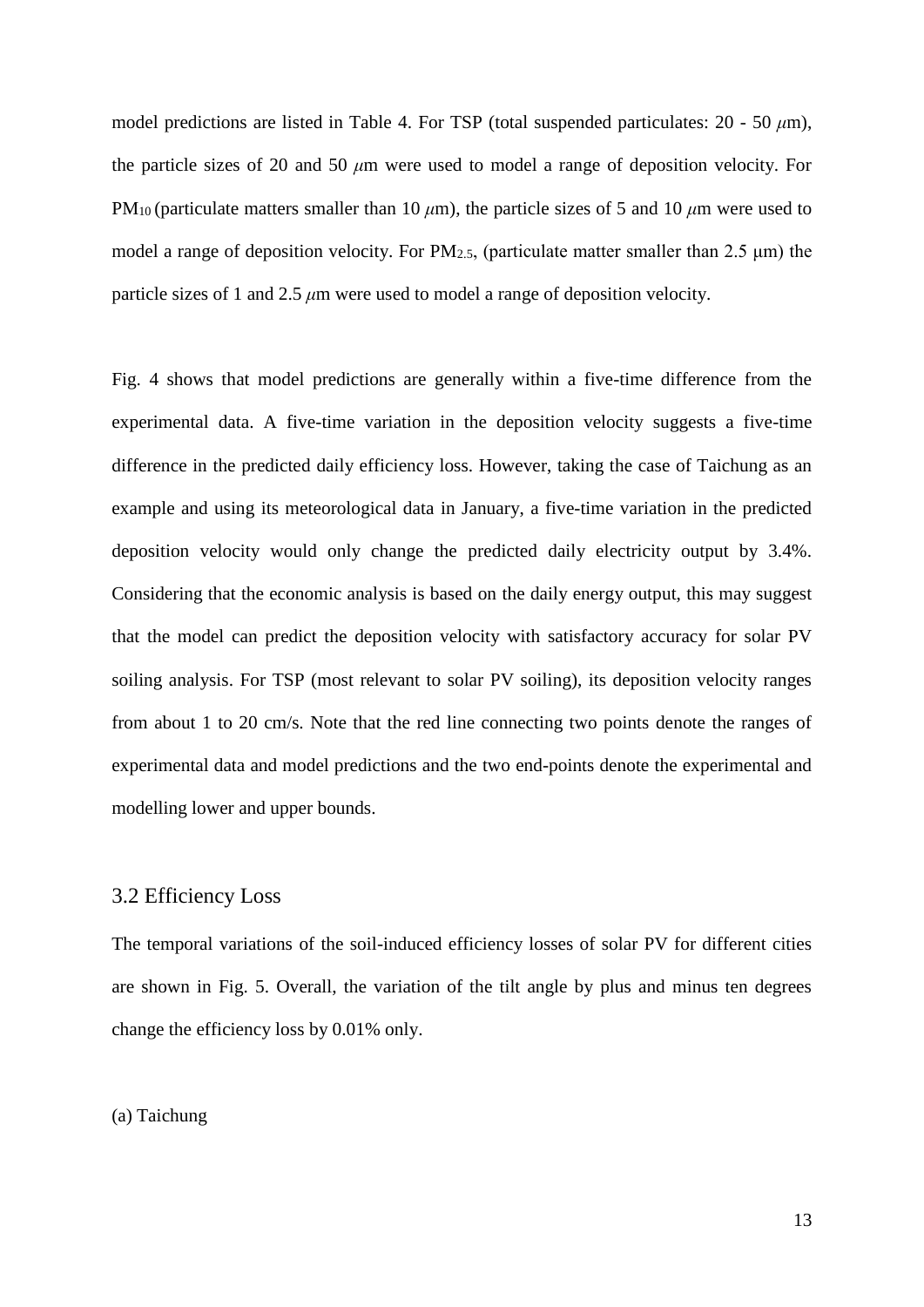Fig. 5 (a) shows that higher efficiency loss occurs during February, and October to December for Taichung, which is attributed to the relatively low precipitation during the months. October to December months have both low precipitation (<50 mm) and small numbers of rainy days (<15 days), leading to the most significant efficiency losses during the months: from *ca.* 1% at the beginning of October to *ca.* 25% at the end of December. For the other months, the efficiency loss is consistently less than 2% due to the high and frequent precipitation (The monthly precipitation received during the wet months is about 10 - 15 times higher than that in the dry months). Without cleaning, an efficiency loss of *ca.* 25% could be incurred after one-year dust soiling.

#### (b) Hami and Malibu

Without cleaning, Hami and Malibu (Fig. 5 (b) and (e)) experience the highest efficiency loss of 36% and 32% in September and August, respectively. The efficiency loss is high during most of the months for both the cities. Hami and Malibu have 'continental desert' and 'Mediterranean' climate, respectively, which are featured by low annual precipitation (*e.g.*, one order of magnitude lower than Taichung). However, compared to Malibu, Hami has higher precipitation and more rainy days, which correspond to the more significant wash-off effect from rainfall for Hami. The aerosol concentration of Hami is double of that of Malibu, which leads to a higher efficiency loss for the case of Hami.

#### (c) Tokyo and Walkaway

Tokyo and Walkaway (Fig. 5 (d) and (g)) have a relatively small efficiency loss over the time compared to the other cities. This is attributed to the combined effect of a lower aerosol concentration and more frequent rainfall. Without cleaning, the efficiency losses for Tokyo and Walkaway after one year soling are 3% and 10%, respectively. Large efficiency loss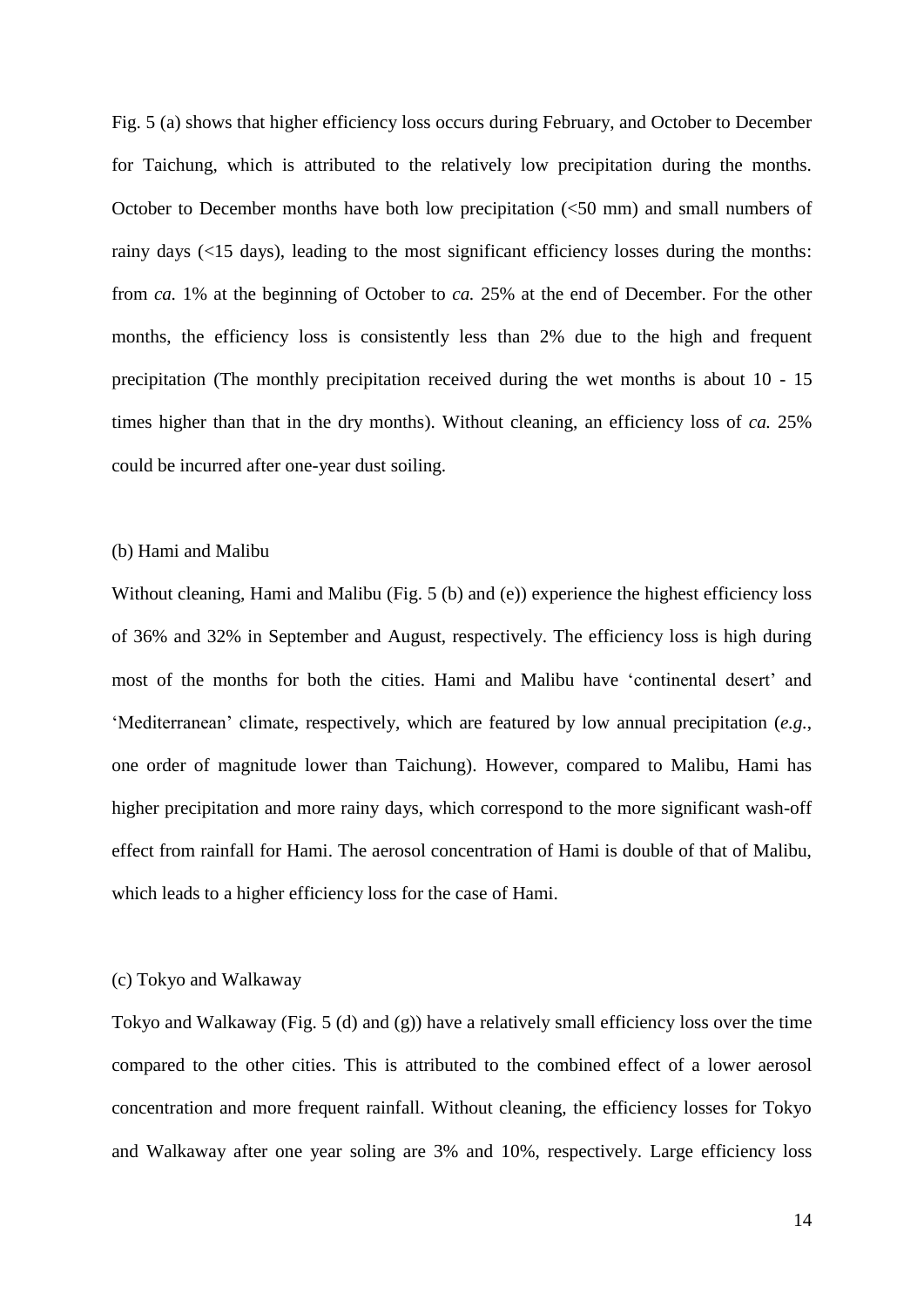increases occur in May and December for Tokyo, while they occur on February, and September to December for Walkaway.

#### (d) Sanlucar la Mayor

Sanlucar la Mayor has low precipitation  $\left($ <10 mm) and small numbers of rainy days  $\left($  < 5 days) during June to September, which leads to a peak efficiency loss of *ca.* 14% during the months. For the other months, the efficiency loss is generally smaller than 5%. Note that Sanlucar la Mayor has a similar aerosol conentration to Tokyo. However, their different precipitation patterns cause the contrastly diffrerent efficiency loss variations between the two cities.

#### (e) Doha

Doha (Fig. 5 (c)) experiences the highest efficiency loss (88%) for 140-day soiling because of sparse rainfall as well as a high aerosol concentration associated with sandstorm events. Previous experimental research showed that one-month exposure led to an 18.74% decrease in the solar PV efficiency in Baghdad, Iraq [71]. A single sandstorm could reduce the power output of solar PV by 20% in the Eastern province of Saudi Arabia [7]. Rainfall cannot be relied upon for cleaning in such arid places since it occurs occasionally only [7]. Arid areas like the Middle East are characterized by limited precipitation. Coupled with the high amounts of dust, heavy soiling causes significant degradation in efficiency in the region. These places are the prime locations for the construction of concentrated solar plants because they receive high rates of solar irradiation throughout the year [72]. Overall, the efficiency loss (in ascending order) for Tokyo/Walkaway < Taichung < Sanlucar la Mayor < Malibu/Hami < Doha for a one-year period.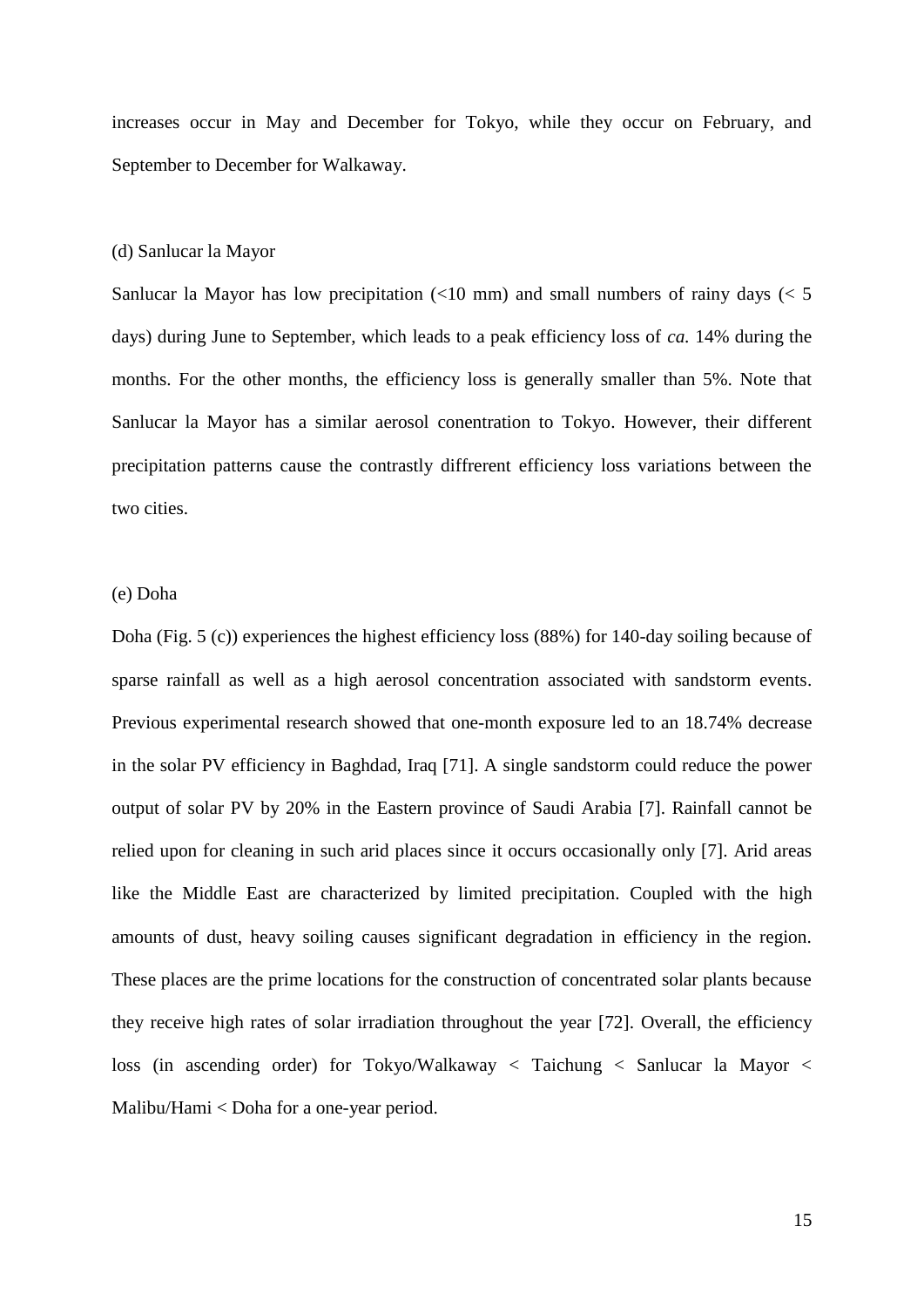#### 3.3 Economic Analysis

Fig. 6 i shows the variations of relative NPV change with respect to the cleaning interval for different cities. For comparison and illustration, the variations of electricity income loss and cleaning costs with respect to the cleaning interval are also shown (Fig. 6 ii). Conventionally, the optimal cleaning interval was determined by matching the cleaning cost with the electricity income loss, while the optimal cleaning interval corresponds to the minimization of the relative NPV change in this work. A list of optimal cleaning intervals and frequencies and NPVs under the optimal interval is given in Table 5. For comparison, the ideal NPVs for the case without soiling (*i.e.* solar PV is always clean) are also listed in Table 5.

Fig. 6 shows that the variation of ∆NPV% has a V shape which was caused by the competitive effect of efficiency loss and cleaning. More frequent cleaning leads to a higher cleaning cost, while less frequent cleaning means a higher efficiency loss and thus electricity income loss, both of which cause a higher NPV reduction. Manual cleaning has a larger ∆NPV% than machine-based cleaning because of the higher unit cost of manual cleaning. Table 5 shows that for the same city, the optimal cleaning intervals for the machine-assisted method are generally shorter than that for the manual method. The electricity income loss firstly decreases as the cleaning interval and then increases. More frequent cleaning does not necessarily cause a lower electricity income loss due to the existence of rainfall cleaning effects. This also suggests that there is an optimal cleaning interval where the electricity income loss is the minimal. For the case of manual cleaning, the optimal cleaning intervals estimated by the method of this work were 7-28 days longer than that by the conventional method which does not lead to the optimized profitability (NPV). For the case of machineassisted cleaning, the optimal cleaning intervals estimated by the method of this work were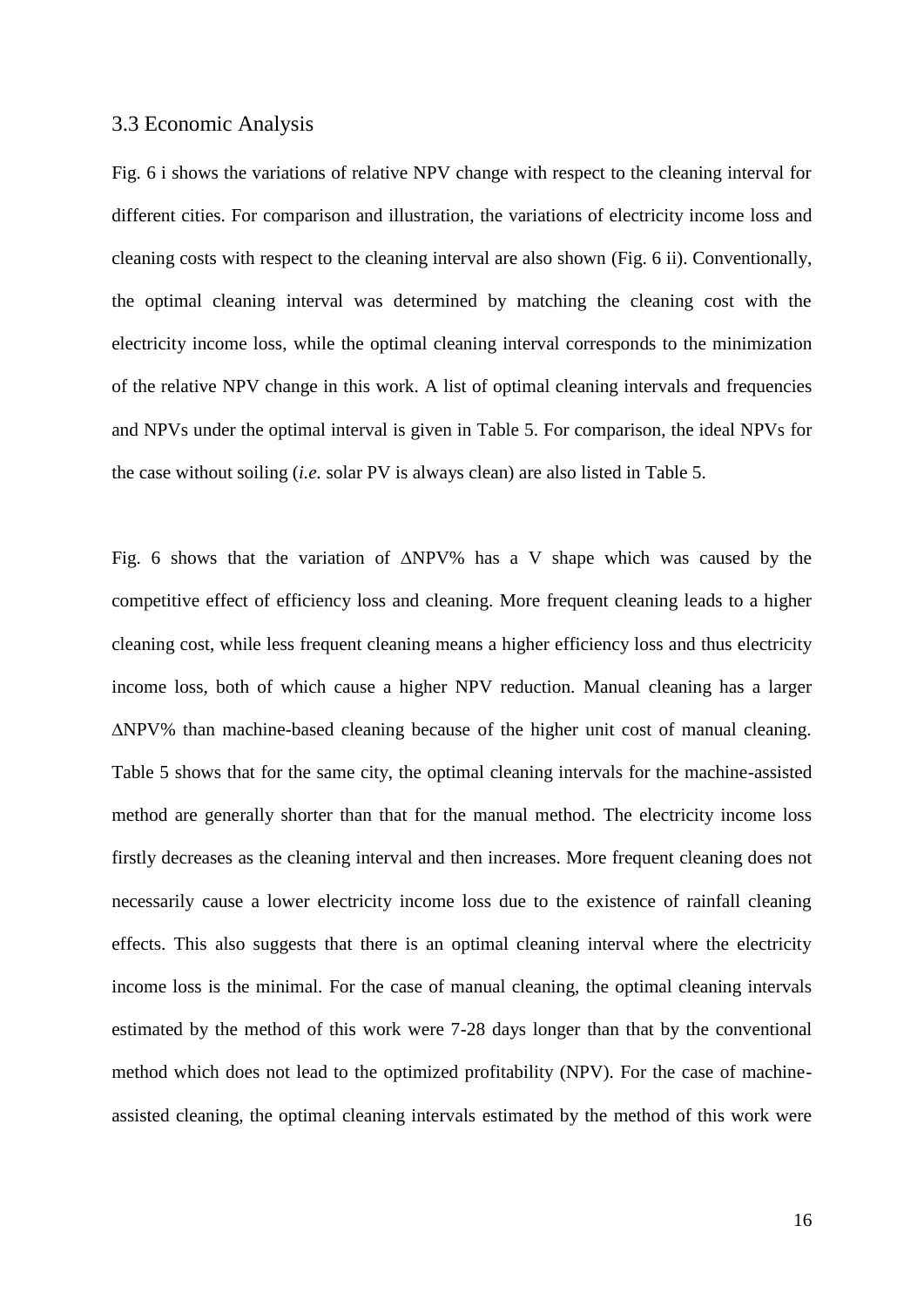not shorter than that by the conventional method for all the cities except for Doha. For Doha, a 6-day shorter interval was estimated by the method of this work.

#### (a) Taichung

For Taichung, ∆NPV% is 14.7% and 32.7% for the manual cleaning interval of 7 and 365 days, respectively, which means that the NPV of the solar PV plant is reduced by 14.7% and 32.7% respectively for the two types of manual cleaning arrangement. For the machineassisted cleaning, ∆NPV% is 8.2% and 32.6% under the interval of 7 and 365 days. Hence, the method (*i.e.* manual vs. machine) of cleaning plays a bigger role for more frequent cleaning due to the increase in its weight in the overall cost. The optimal cleaning interval corresponds to the minimal ∆NPV%. As listed in Table 5, it is 32 and 21 days, and the corresponding ∆NPV% is 5.6% and 4.3%, respectively, for manual and machine-assisted cleaning for Taichung. By setting the optimal cleaning interval for the manual and machineassisted methods, respectively, the NPV difference between the methods is only 0.01 million USD. The conventional way of optimal cleaning interval estimation (minimizing the difference between cleaning cost and electricity income loss) produces a much shorter cleaning interval for both the methods (14 days for manual and 21 days for machine).

#### (b) Hami

The relative NPV change of Hami is smaller than that of Taichung because of its higher absolute value of NPV. Due to the low capital and O&M costs (Table 2), Hami has a positive average NPV of 3.03 million USD. The large absolute NPV also indirectly lessens the impact of cleaning, which causes a similar optimal cleaning interval between the two methods, *i.e.* 35 days. The relative NPV changes under the cleaning interval of 7, 35, and 365 days are 8.6%, 2.6%, and 12% for manual cleaning and 6.2%, 2.2%, and 12% for machine-assisted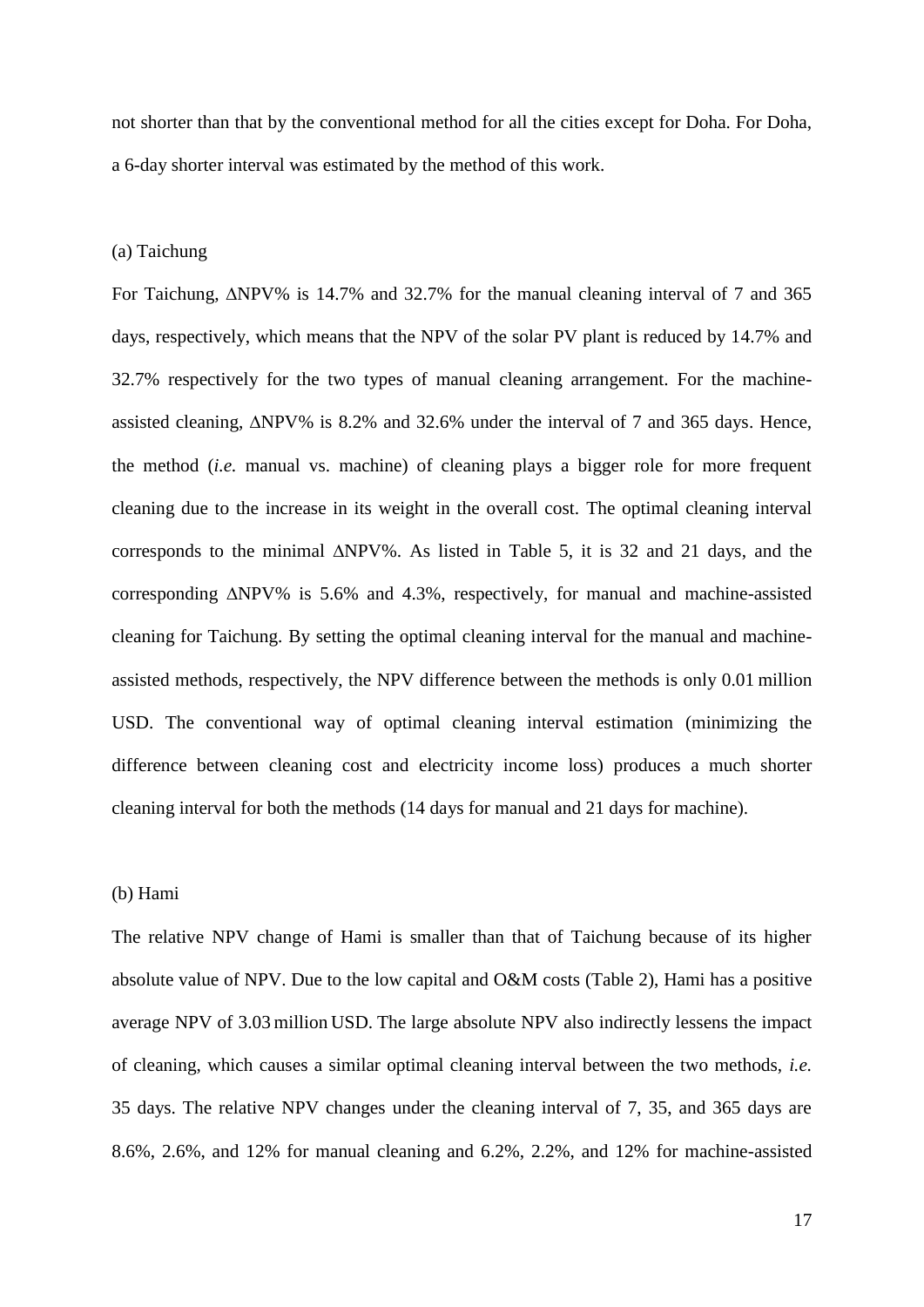cleaning. Based on the conventional method, a shorter optimal cleaning interval of 21 days is obtained for manual cleaning while the same optimal cleaning interval (35 days) is obtained for machine-assisted cleaning.

#### (c) Hami

For Doha, the relative NPV change varies from around 20% at the optimal cleaning intervals (23 days for manual and 17 days for machine) to over 100% at the cleaning interval less than 3 days, which suggests the significant impact of soiling and relevant cleaning on the economics of solar PV plants in arid areas like Doha. Compared to the other cities, Doha is more sensitive to the cleaning interval and has much shorter cleaning intervals due to the larger soiling-induced solar PV efficiency loss. The optimal cleaning intervals for manual and machine-assisted cleaning corresponds to the relative NPV changes of 21% and 19%, respectively. The optimal cleaning intervals by the conventional method are 17 and 23 days for manual and machine-assisted cleaning, respectively.

#### (d) Tokyo, Walkaway and Sanlucar la Mayor

Tokyo has the same optimal cleaning intervals (49 days for manual and 35 days for machine) as Sanlucar la Mayor and Walkaway. For manual cleaning, the optimal intervals by the conventional method are 42, 28, and 28 days, for Tokyo, Sanlucar la Mayor, and Walkaway. For machine-assisted cleaning, the optimal intervals by the conventional method are 14, 35, and 21 days for Tokyo, Sanlucar la Mayor, and Walkaway. The relative NPV change at the same cleaning interval for Sanlucar la Mayor is only around a fifth to a tenth of that for Tokyo and Walkaway.

#### (e) Malibu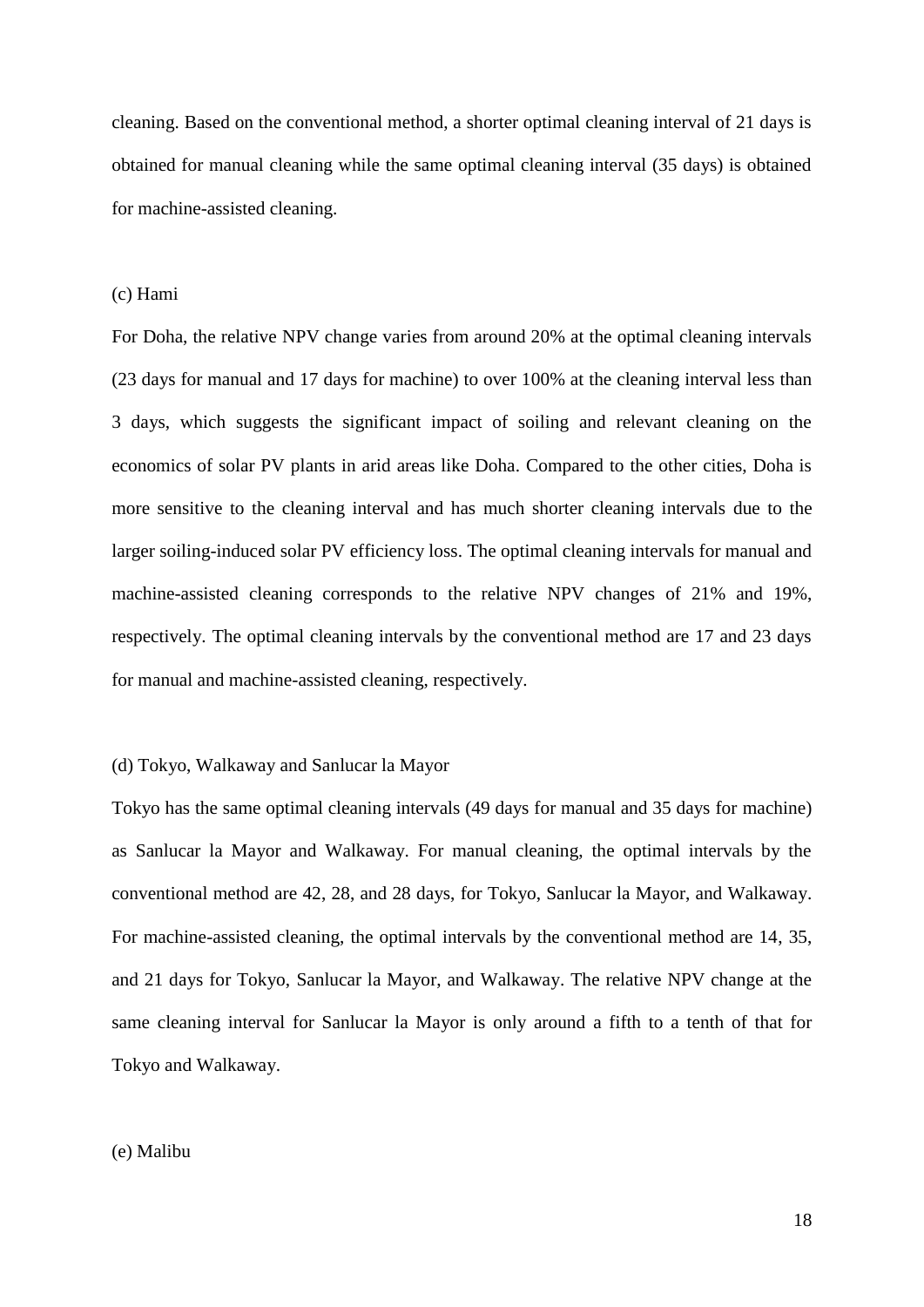Malibu has the longest cleaning intervals: 70 days for manual and 49 days for machine which correspond to the relative NPV changes of 1.7% and 1.1%. However, the efficiency loss for Malibu is not the largest as shown in Fig. 4. This suggests that the optimal cleaning intervals are not only determined by the soiling-induced efficiency degradation but also the system's overall cost and benefit components, which re-emphasizes that it is critical to estimate the optimal cleaning interval from the perspective of the overall system economics. The conventional method predicts the optimal cleaning intervals of 42 and 35 days for manual and machine-assisted cleaning. Overall, the NPV-based system level method generally predicts longer optimal intervals than the conventional method for both cleaning methods.

## 3.4 Future Development

This work adopted the average efficiency loss model (Eq. (8)) that was obtained based on the experimental data for three different modules: *i.e.* mono-crystalline silicon with white glass as the surface material, poly-crystalline silicon with epoxy as the surface material, and amorphous silicon with white glass as the surface material [42]. However, the efficiency loss was also dependent on the types of PV modules and soiling particles, and solar density [40]. For example, a poly-crystalline silicon module packaged with epoxy degraded faster than a mono-crystalline silicon module with a white glass surface under the same deposition density [42]. For a similar type of module and deposition density, the efficiency reduction was the largest for red soil, followed by limestone, ash, and natural air pollutant, respectively, as a result of composition differences [73]. New models that could differentiate the effects of the factors need to be developed for more specific prediction.

For highly soiling cases such as the one of Doha, it is worth noting there might be two stages of fouling [74]. In the "early stage of fouling" single-particle deposition and re-suspension is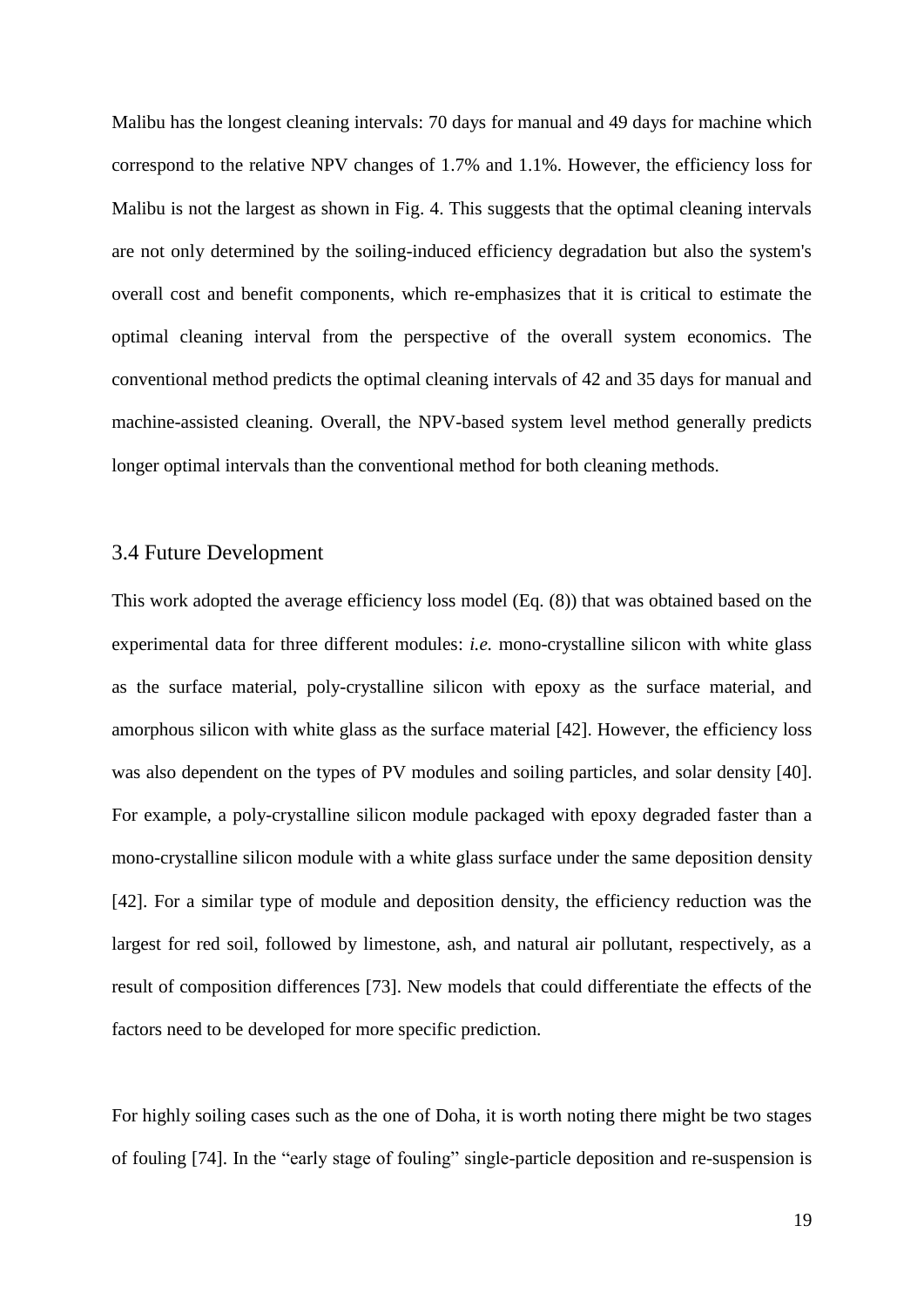at an equilibrium state and the efficiency loss increases with the particle deposition density [75]. As more particles accumulate without being removed *e.g.*, via rainfall, there occurs the "later stage of fouling" where multilayer formation and clogging occurs [74]. In this case, new dust particles will deposit and settle on existing particles. Although  $\rho_D$  increases, it might not reduce the efficiency further since the surface is 'saturated' by particles. Hence, the efficiency loss will 'flatten' and plateau off instead of increasing further [76]. The extent of this saturation effect is still unknown and thus not included in this work, which warrant future studies. Finally, it will be desirable to incorporate the method of this work into the operation and management systems of existing solar PV plants to design optimal operation and management schemes.

## CONCLUSIONS

This work improves the current ability of predicting temporal solar photovoltaic soiling using the upgraded mechanistic model. It introduces a new method to predict the optimal interval of solar photovoltaic cleaning based on a combination of the mechanistic model and systemlevel economic analysis (relative net-present value). The method could potentially be incorporated into the operation and management systems of existing solar photovoltaic plants. This will allow operators to make timely and informed decisions about when to conduct the cleaning to improve the profitability of solar net-present value systems. Based on the method, the soiling-induced efficiency and economic losses of solar photovoltaic modules in seven cities (*i.e.*, Taichung, Tokyo, Hami, Malibu, Sanlucar la Mayor, Doha, and Walkaway) were compared. It was found that varying the tilt angle by plus and minus ten degrees changed the efficiency loss by 0.01% only. Overall, the efficiency loss (in ascending order) for Tokyo/Walkaway < Taichung < Sanlucar la Mayor < Malibu/Hami < Doha for a one-year period. The predicted optimal cleaning interval ranges from 23 to 70 days and 17 to 49 days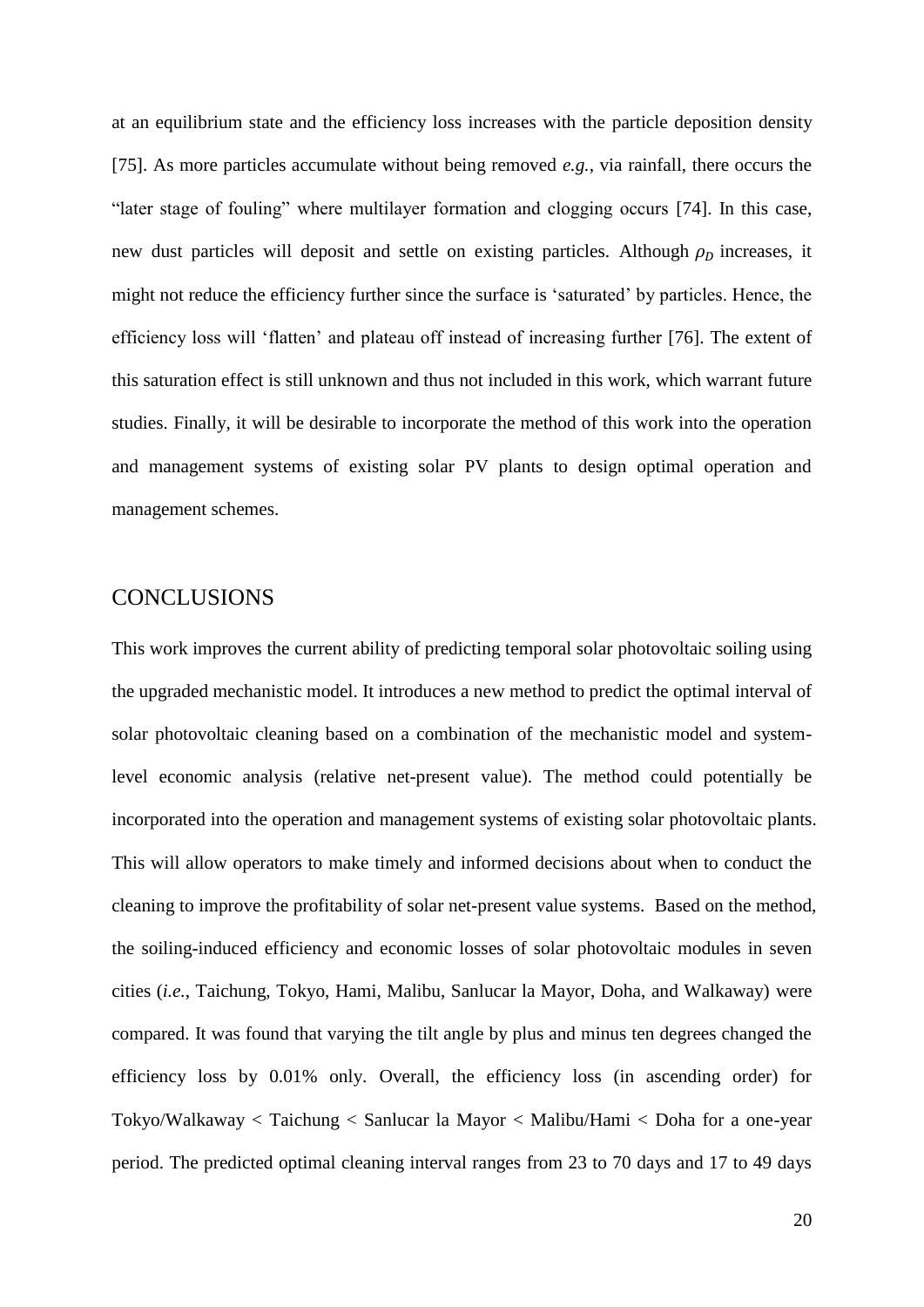for the manual and machine-assisted cleaning methods, respectively. Malibu has longest optimal cleaning intervals (70 days for manual cleaning and 49 days for machine-assisted cleaning) that leads to the relative net-present value changes of 1.7% and 1.1%. Doha has the shortest optimal cleaning intervals (23 days for manual cleaning and 17 days for machineassisted cleaning) that leads to the relative net-present value changes of 21% and 19%.

## ACKNOWLEDGMENT

This research program is funded by the National Research Foundation (NRF), Prime Minister's Office, Singapore under its Campus for Research Excellence and Technological Enterprise (CREATE) program. Grant Number R-706-001-101-281, National University of Singapore.

## REFERENCES

[1] Conti J, Holtberg P, Diefenderfer J, LaRose A, Turnure JT, Westfall L. International energy outlook 2016 with projections to 2040. USDOE Energy Information Administration (EIA), Washington, DC (United States). Office of Energy Analysis; 2016.

[2] Al Garni HZ, Awasthi A. Solar PV power plant site selection using a GIS-AHP based approach with application in Saudi Arabia. Applied Energy. 2017;206:1225-40.

[3] Khatib T, Kazem H, Sopian K, Buttinger F, Elmenreich W, Albusaidi AS. Effect of dust deposition on the performance of multi-crystalline photovoltaic modules based on experimental measurements. International Journal of Renewable Energy Research. 2013;3:850-3.

[4] Cabanillas R, Munguía H. Dust accumulation effect on efficiency of Si photovoltaic modules. Journal of Renewable and Sustainable Energy. 2011;3:043114.

[5] AlBusairi HA, Möller HJ. Performance evaluation of CdTe PV modules under natural outdoor conditions in Kuwait. 25th European Solar Energy Conference and Exhibition/5th World Conference on Photovoltaic Energy Conversion, Valencia, Spain, September2010. p.  $6-10.$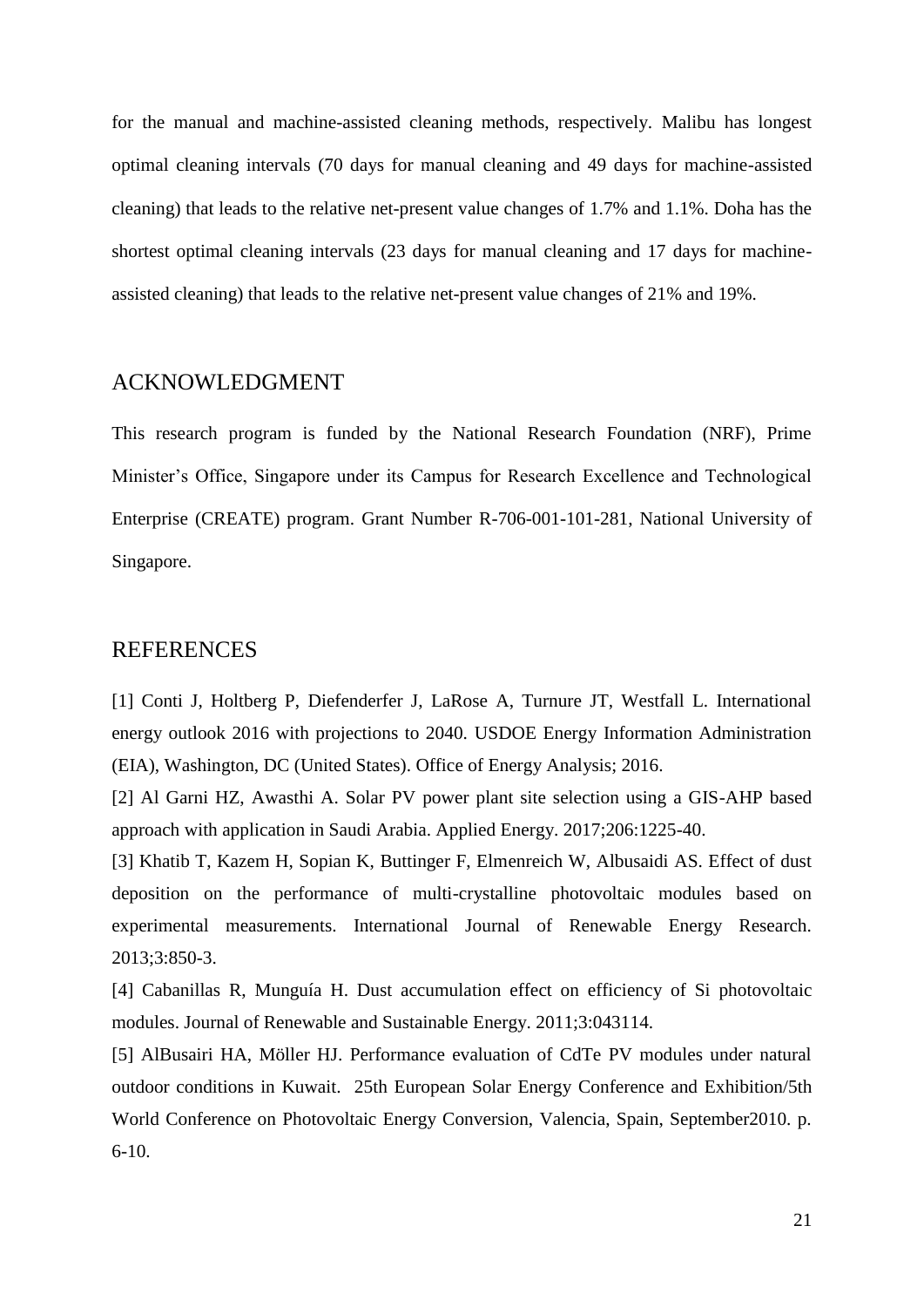[6] Piliougine M, Cañete C, Moreno R, Carretero J, Hirose J, Ogawa S, et al. Comparative analysis of energy produced by photovoltaic modules with anti-soiling coated surface in arid climates. Applied energy. 2013;112:626-34.

[7] Adinoyi MJ, Said SA. Effect of dust accumulation on the power outputs of solar photovoltaic modules. Renewable Energy. 2013;60:633-6.

[8] Jamil WJ, Rahman HA, Shaari S, Salam Z. Performance degradation of photovoltaic power system: Review on mitigation methods. Renewable and Sustainable Energy Reviews. 2017;67:876-91.

[9] Sarver T, Al-Qaraghuli A, Kazmerski LL. A comprehensive review of the impact of dust on the use of solar energy: History, investigations, results, literature, and mitigation approaches. Renewable and Sustainable Energy Reviews. 2013;22:698-733.

[10] Masa-Bote D, Castillo-Cagigal M, Matallanas E, Caamaño-Martín E, Gutiérrez A, Monasterio-Huelín F, et al. Improving photovoltaics grid integration through short time forecasting and self-consumption. Applied Energy. 2014;125:103-13.

[11] Buffat R, Grassi S, Raubal M. A scalable method for estimating rooftop solar irradiation potential over large regions. Applied Energy. 2018;216:389-401.

[12] Rovelli G, Miles RE, Reid JP, Clegg SL. Accurate measurements of aerosol hygroscopic growth over a wide range in relative humidity. The Journal of Physical Chemistry A. 2016;120:4376-88.

[13] Lu H, Lu L, Wang Y. Numerical investigation of dust pollution on a solar photovoltaic (PV) system mounted on an isolated building. Applied Energy. 2016;180:27-36.

[14] Said SA, Hassan G, Walwil HM, Al-Aqeeli N. The effect of environmental factors and dust accumulation on photovoltaic modules and dust-accumulation mitigation strategies. Renewable and Sustainable Energy Reviews. 2018;82:743-60.

[15] Wang J, Gong H, Zou Z. Modeling of dust deposition affecting transmittance of PV modules. Journal of Clean Energy Technology. 2017;5:217-21.

[16] Elminir HK, Ghitas AE, Hamid R, El-Hussainy F, Beheary M, Abdel-Moneim KM. Effect of dust on the transparent cover of solar collectors. Energy Conversion and Management. 2006;47:3192-203.

[17] Mejia FA, Kleissl J. Soiling losses for solar photovoltaic systems in California. Solar Energy. 2013;95:357-63.

[18] Lu H, Zhao W. Effects of particle sizes and tilt angles on dust deposition characteristics of a ground-mounted solar photovoltaic system. Applied Energy. 2018;220:514-26.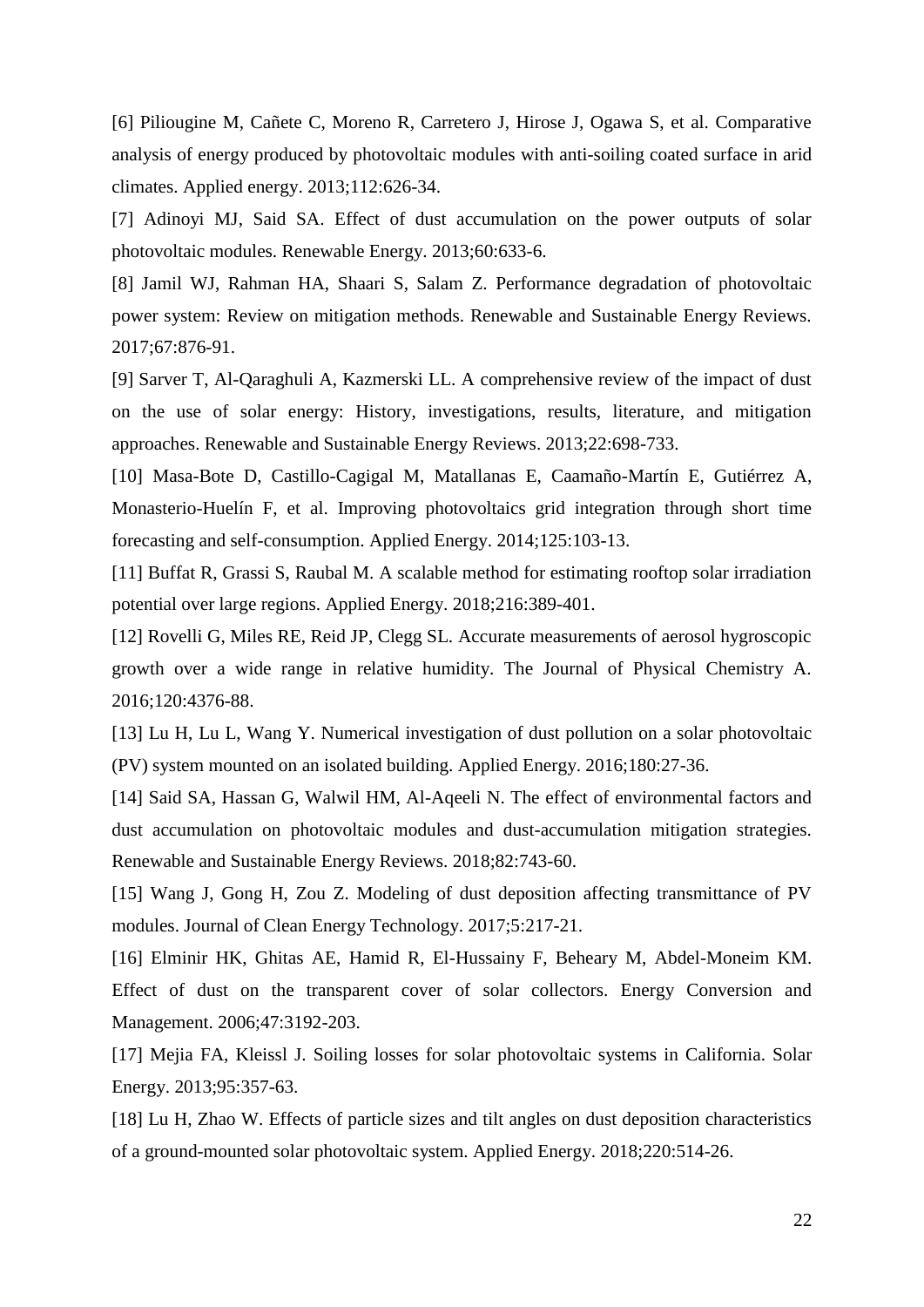[19] Pavan AM, Mellit A, De Pieri D. The effect of soiling on energy production for largescale photovoltaic plants. Solar Energy. 2011;85:1128-36.

[20] Hammad B, Al–Abed M, Al–Ghandoor A, Al–Sardeah A, Al–Bashir A. Modeling and analysis of dust and temperature effects on photovoltaic systems' performance and optimal cleaning frequency: Jordan case study. Renewable and Sustainable Energy Reviews. 2017.

[21] Moghimi M, Ahmadi G. Wind barriers optimization for minimizing collector mirror soiling in a parabolic trough collector plant. Applied Energy. 2018;225:413-23.

[22] Jiang Y, Lu L, Lu H. A novel model to estimate the cleaning frequency for dirty solar photovoltaic (PV) modules in desert environment. Solar Energy. 2016;140:236-40.

[23] You R, Zhao B, Chen C. Developing an empirical equation for modeling particle deposition velocity onto inclined surfaces in indoor environments. Aerosol Science and Technology. 2012;46:1090-9.

[24] Jones RK, Baras A, Al Saeeri A, Al Qahtani A, Al Amoudi AO, Al Shaya Y, et al. Optimized cleaning cost and schedule based on observed soiling conditions for photovoltaic plants in central Saudi Arabia. IEEE Journal of Photovoltaics. 2016;6:730-8.

[25] Picotti G, Borghesani P, Cholette M, Manzolini G. Soiling of solar collectors–Modelling approaches for airborne dust and its interactions with surfaces. Renewable and Sustainable Energy Reviews. 2017.

[26] Slinn S, Slinn W. Predictions for particle deposition on natural waters. Atmospheric Environment. 1980;14:1013-6.

[27] Giard D, Bazile E. Implementation of a new assimilation scheme for soil and surface variables in a global NWP model. Monthly Weather Review. 2000;128:997-1015.

[28] Fernando HJ. Handbook of Environmental Fluid Dynamics, Volume Two: Systems, Pollution, Modeling, and Measurements: CRC press; 2012.

[29] Nho-Kim E-Y, Michou M, Peuch V-H. Parameterization of size-dependent particle dry deposition velocities for global modeling. Atmospheric Environment. 2004;38:1933-42.

[30] Jarraud M. Guide to meteorological instruments and methods of observation (WMO-No. 8). World Meteorological Organisation: Geneva, Switzerland. 2008.

[31] Aluko O, Noll KE. Deposition and suspension of large, airborne particles. Aerosol Science and Technology. 2006;40:503-13.

[32] Boyle L, Flinchpaugh H, Hannigan M. Assessment of PM dry deposition on solar energy harvesting systems: measurement–model comparison. Aerosol Science and Technology. 2016;50:380-91.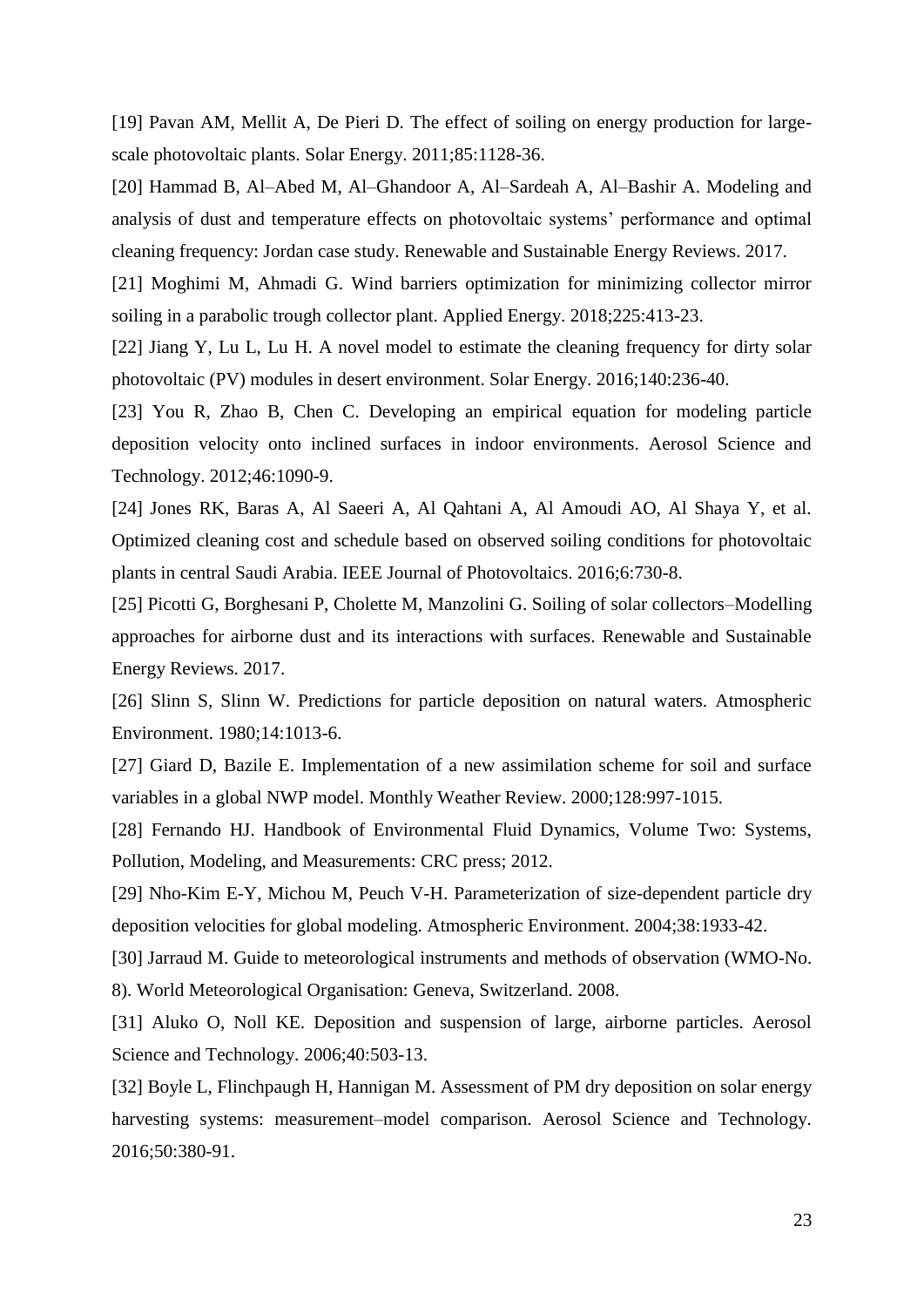[33] Zhang L, Gong S, Padro J, Barrie L. A size-segregated particle dry deposition scheme for an atmospheric aerosol module. Atmospheric Environment. 2001;35:549-60.

[34] Knippertz P, Stuut J-BW. Introduction. Mineral Dust: Springer; 2014. p. 1-14.

[35] Rhodes MJ. Introduction to particle technology: John Wiley & Sons; 2008.

[36] Hinds WC. Aerosol technology: properties, behavior, and measurement of airborne particles: John Wiley & Sons; 2012.

[37] Ng DHL, Li R, Raghavan SV, Liong S-Y. Investigating the relationship between Aerosol Optical Depth and Precipitation over Southeast Asia with Relative Humidity as an influencing factor. Scientific Reports. 2017;7:13395.

[38] Gerber HE. Relative-humidity parameterization of the Navy Aerosol Model (NAM). Naval Research Lab Washington DC; 1985.

[39] Lave M, Kleissl J. Optimum fixed orientations and benefits of tracking for capturing solar radiation in the continental United States. Renewable Energy. 2011;36:1145-52.

[40] Sayyah A, Horenstein MN, Mazumder MK. Energy yield loss caused by dust deposition on photovoltaic panels. Solar Energy. 2014;107:576-604.

[41] Brown K, Narum T, Jing N. Soiling test methods and their use in predicting performance of photovoltaic modules in soiling environments. Photovoltaic Specialists Conference (PVSC), 2012 38th IEEE: IEEE; 2012. p. 001881-5.

[42] Jiang H, Lu L, Sun K. Experimental investigation of the impact of airborne dust deposition on the performance of solar photovoltaic (PV) modules. Atmospheric Environment. 2011;45:4299-304.

[43] Figgis B, Ennaoui A, Ahzi S, Rémond Y. Review of PV soiling particle mechanics in desert environments. Renewable and Sustainable Energy Reviews. 2017;76:872-81.

[44] Hammond R, Srinivasan D, Harris A, Whitfield K, Wohlgemuth J. Effects of soiling on PV module and radiometer performance. Photovoltaic Specialists Conference, 1997, Conference Record of the Twenty-Sixth IEEE: IEEE; 1997. p. 1121-4.

[45] Kimber A, Mitchell L, Nogradi S, Wenger H. The effect of soiling on large gridconnected photovoltaic systems in California and the southwest region of the United States. Photovoltaic Energy Conversion, Conference Record of the 2006 IEEE 4th World Conference on: IEEE; 2006. p. 2391-5.

[46] You S, Wang W, Dai Y, Tong YW, Wang C-H. Comparison of the co-gasification of sewage sludge and food wastes and cost-benefit analysis of gasification-and incinerationbased waste treatment schemes. Bioresource Technology. 2016;218:595-605.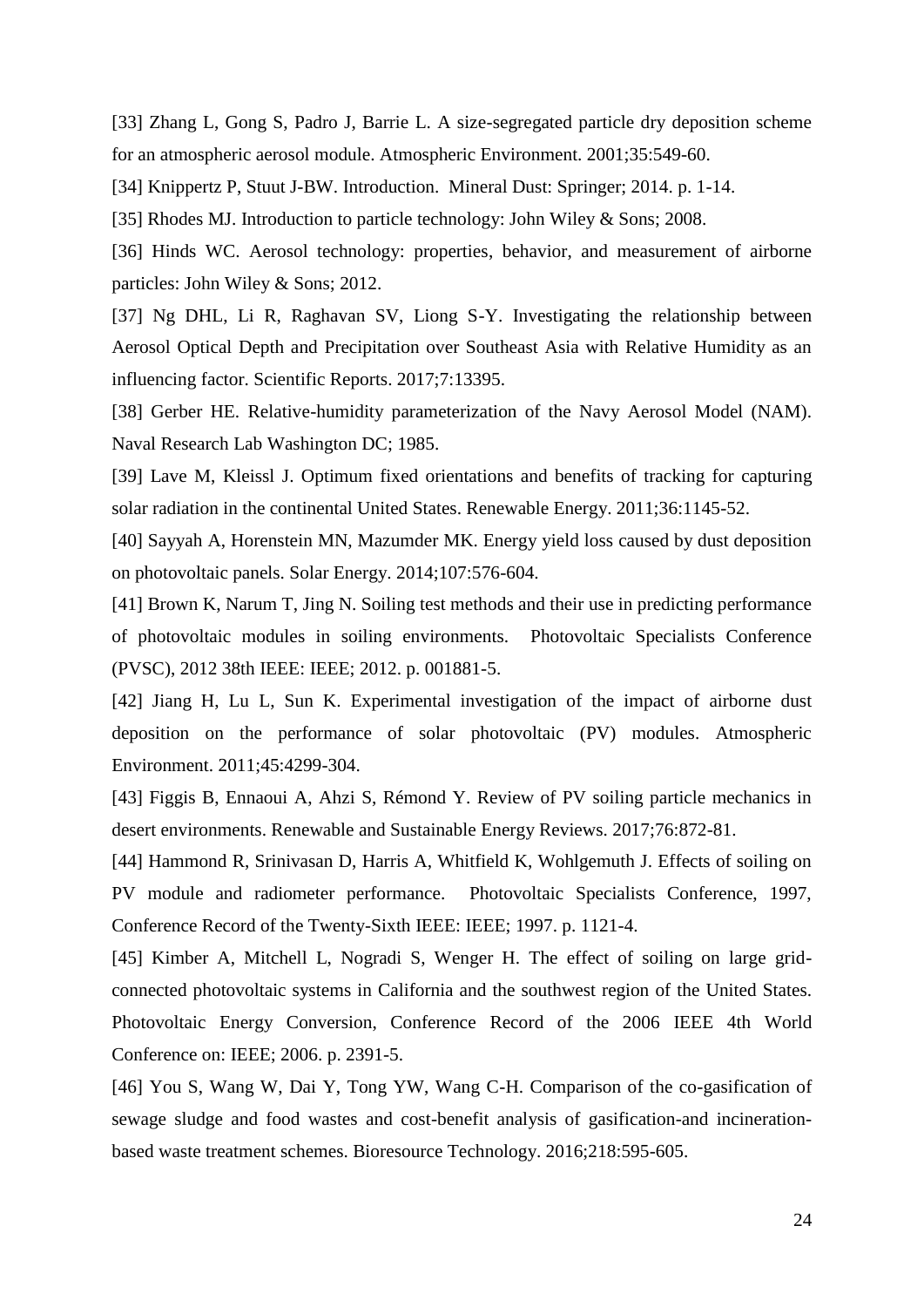[47] Harder E, Gibson JM. The costs and benefits of large-scale solar photovoltaic power production in Abu Dhabi, United Arab Emirates. Renewable Energy. 2011;36:789-96.

[48] Lin J-X, Wen P-L, Feng C-C, Lin S-M, Ko F-K. Policy target, feed-in tariff, and technological progress of PV in Taiwan. Renewable and Sustainable Energy Reviews. 2014;39:628-39.

[49] Yang F, Sun C, Huang G. Study on cross-strait energy cooperation under the new circumstance. Journal of Cleaner Production. 2018.

[50] Pereira JP, Parady GT, Dominguez BC. Japan's energy conundrum: Post-Fukushima scenarios from a life cycle perspective. Energy Policy. 2014;67:104-15.

[51] Baurzhan S, Jenkins GP. Off-grid solar PV: Is it an affordable or appropriate solution for rural electrification in Sub-Saharan African countries? Renewable and Sustainable Energy Reviews. 2016;60:1405-18.

[52] Byrne J, Taminiau J, Kim KN, Lee J, Seo J. Multivariate analysis of solar city economics: Impact of energy prices, policy, finance, and cost on urban photovoltaic power plant implementation. Wiley Interdisciplinary Reviews: Energy and Environment. 2017;6.

[53] Yuan J, Sun S, Zhang W, Xiong M. The economy of distributed PV in China. Energy. 2014;78:939-49.

[54] Ye L-C, Rodrigues JF, Lin HX. Analysis of feed-in tariff policies for solar photovoltaic in China 2011–2016. Applied Energy. 2017;203:496-505.

[55] Hinkley J, Hayward J, McNaughton R, Gillespie R, Matsumoto A, Watt M, et al. Cost assessment of hydrogen production from PV and electrolysis. CSIRO Australia; 2016.

[56] Agnew S, Smith C, Dargusch P. Causal loop modelling of residential solar and battery adoption dynamics: A case study of Queensland, Australia. Journal of Cleaner Production. 2018;172:2363-73.

[57] Al Garni H, Kassem A, Awasthi A, Komljenovic D, Al-Haddad K. A multicriteria decision making approach for evaluating renewable power generation sources in Saudi Arabia. Sustainable Energy Technologies and Assessments. 2016;16:137-50.

[58] Krarti M, Ali F, Alaidroos A, Houchati M. Macro-economic benefit analysis of large scale building energy efficiency programs in Qatar. International Journal of Sustainable Built Environment. 2017.

[59] Fu R, Feldman DJ, Margolis RM, Woodhouse MA, Ardani KB. US solar photovoltaic system cost benchmark: Q1 2017. National Renewable Energy Laboratory (NREL), Golden, CO (United States); 2017.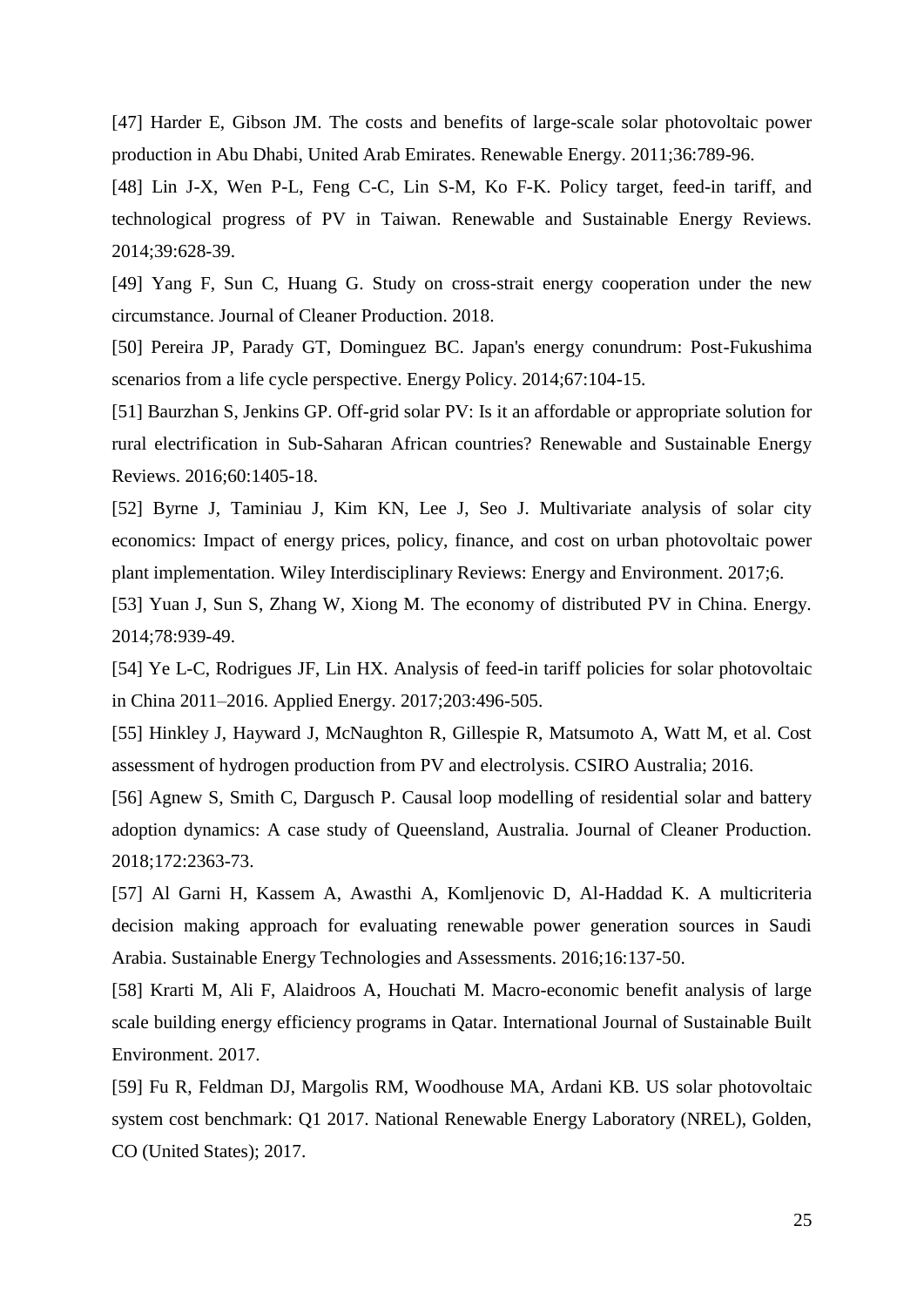[60] Marrero GA, Puch LA, Ramos-Real FJ. Mean-variance portfolio methods for energy policy risk management. International Review of Economics & Finance. 2015;40:246-64.

[61] Ondraczek J, Komendantova N, Patt A. WACC the dog: The effect of financing costs on the levelized cost of solar PV power. Renewable Energy. 2015;75:888-98.

[62] Zhang X-X, Sharratt B, Chen X, Wang Z-F, Liu L-Y, Guo Y-H, et al. Dust deposition and ambient PM<sup>10</sup> concentration in central Asia: Spatial and temporal variability. Atmospheric Chemistry and Physics. 2016;17:1699-711.

[63] Saraga D, Maggos T, Sadoun E, Fthenou E, Hassan H, Tsiouri V, et al. Chemical characterization of indoor and outdoor particulate matter  $(PM<sub>2.5</sub>, PM<sub>10</sub>)$  in Doha, Qatar. Aerosol and Air Quality Research. 2017;17:1156-68.

[64] Fang G-C, Chiang H-C, Chen Y-C, Xiao Y-F, Zhuang Y-J. Particulates and metallic elements monitoring at two sampling sites (harbor, airport) in Taiwan. Environmental Forensics. 2014;15:296-305.

[65] Vong RJ, Vong IJ, Vickers D, Covert DS. Size-dependent aerosol deposition velocities during BEARPEX'07. Atmospheric Chemistry and Physics. 2010;10:5749-58.

[66] Sun F, Yin Z, Lun X, Zhao Y, Li R, Shi F, et al. Deposition velocity of  $PM_{2.5}$  in the winter and spring above deciduous and coniferous forests in Beijing, China. PloS One. 2014;9:e97723.

[67] Tasdemir Y, Kural C. Atmospheric dry deposition fluxes of trace elements measured in Bursa, Turkey. Environmental Pollution. 2005;138:462-72.

[68] Langner M, Kull M, Endlicher WR. Determination of PM<sub>10</sub> deposition based on antimony flux to selected urban surfaces. Environmental Pollution. 2011;159:2028-34.

[69] Holsen TM, Noll KE, Fang GC, Lee WJ, Lin JM, Keeler GJ. Dry deposition and particle size distributions measured during the Lake Michigan urban air toxics study. Environmental Science & Technology. 1993;27:1327-33.

[70] Raynor GS. Experimental studies of pollen deposition to vegetated surfaces. Atmosphere-Surface Exchange of Particulate and Gaseous Pollutants. 1974:264-79.

[71] Saidan M, Albaali AG, Alasis E, Kaldellis JK. Experimental study on the effect of dust deposition on solar photovoltaic panels in desert environment. Renewable Energy. 2016;92:499-505.

[72] Herrmann J, Slamova K, Glaser R, Köhl M. Modeling the soiling of glazing materials in arid regions with geographic information systems (GIS). Energy Procedia. 2014;48:715-20.

[73] Kaldellis J, Kapsali M. Simulating the dust effect on the energy performance of photovoltaic generators based on experimental measurements. Energy. 2011;36:5154-61.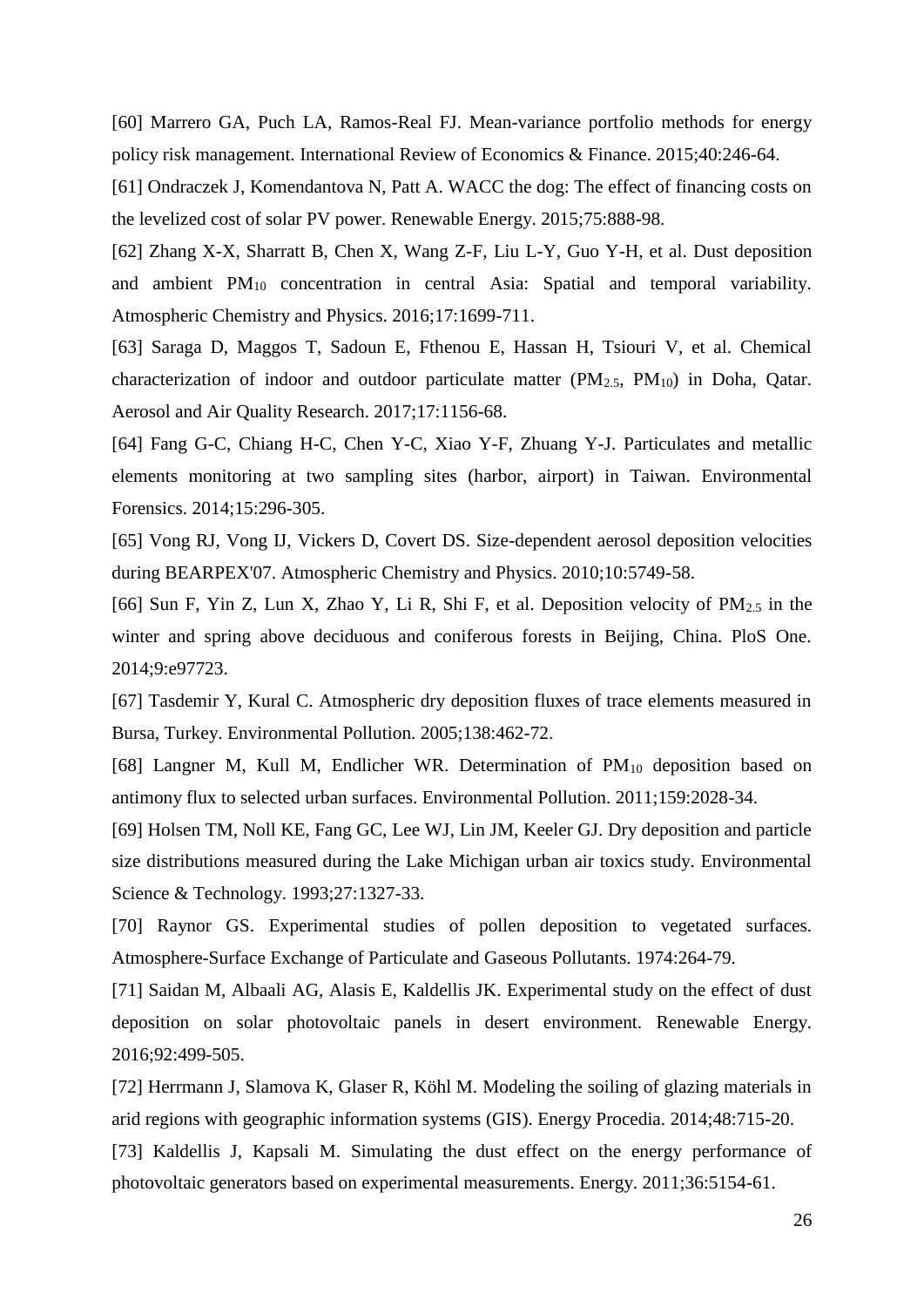[74] Henry C, Minier J-P, Lefèvre G. Towards a description of particulate fouling: From single particle deposition to clogging. Advances in Colloid and Interface Science. 2012;185:34-76.

[75] Adhiwidjaja I, Matsusaka S, Yabe S, Masuda H. Simultaneous phenomenon of particle deposition and reentrainment in charged aerosol flow—effects of particle charge and external electric field on the deposition layer. Advanced Powder Technology. 2000;11:221-33.

[76] Molki A. Dust Affects Solar-Cell Efficiency. Physics Education. 2010;45:456-8.

# Nomenclature

| $C_D$                                         | Drag coefficient                       |
|-----------------------------------------------|----------------------------------------|
| $C_{DS}$                                      | Surface drag coefficient               |
| $C_c$                                         | Cunningham correction factor           |
| $C (\mu g \cdot m^{-3})$                      | Atmospheric aerosol concentration      |
| $C_1, C_2, C_3, C_4$                          | <b>Empirical constants</b>             |
| $d_{\rm p}$ (m)                               | Particle diameter                      |
| $D(m^2s^{-1})$                                | Brownian diffusion coefficient         |
| $g(m \cdot s^{-2})$                           | Gravitational acceleration             |
| h(m)                                          | Reference height                       |
| $k$ (JK <sup>-1</sup> )                       | Boltzmann constant                     |
| LT                                            | Life time of facilities                |
| NPV (USD)                                     | Net-present value                      |
| ΔNPV%                                         | Relative NPV change                    |
| $R_{\text{at}}(\text{s}\cdot \text{cm}^{-1})$ | Atmospheric turbulence resistance term |
| $R_b$ (s · cm <sup>-1</sup> )                 | Quasi-laminar resistance term          |
| $Re_{p}$                                      | Particle Reynolds number               |
| $r_{\rm d}(m)$                                | Dry particle radius                    |
| $r_{\rm w}(m)$                                | Wet particle radius                    |